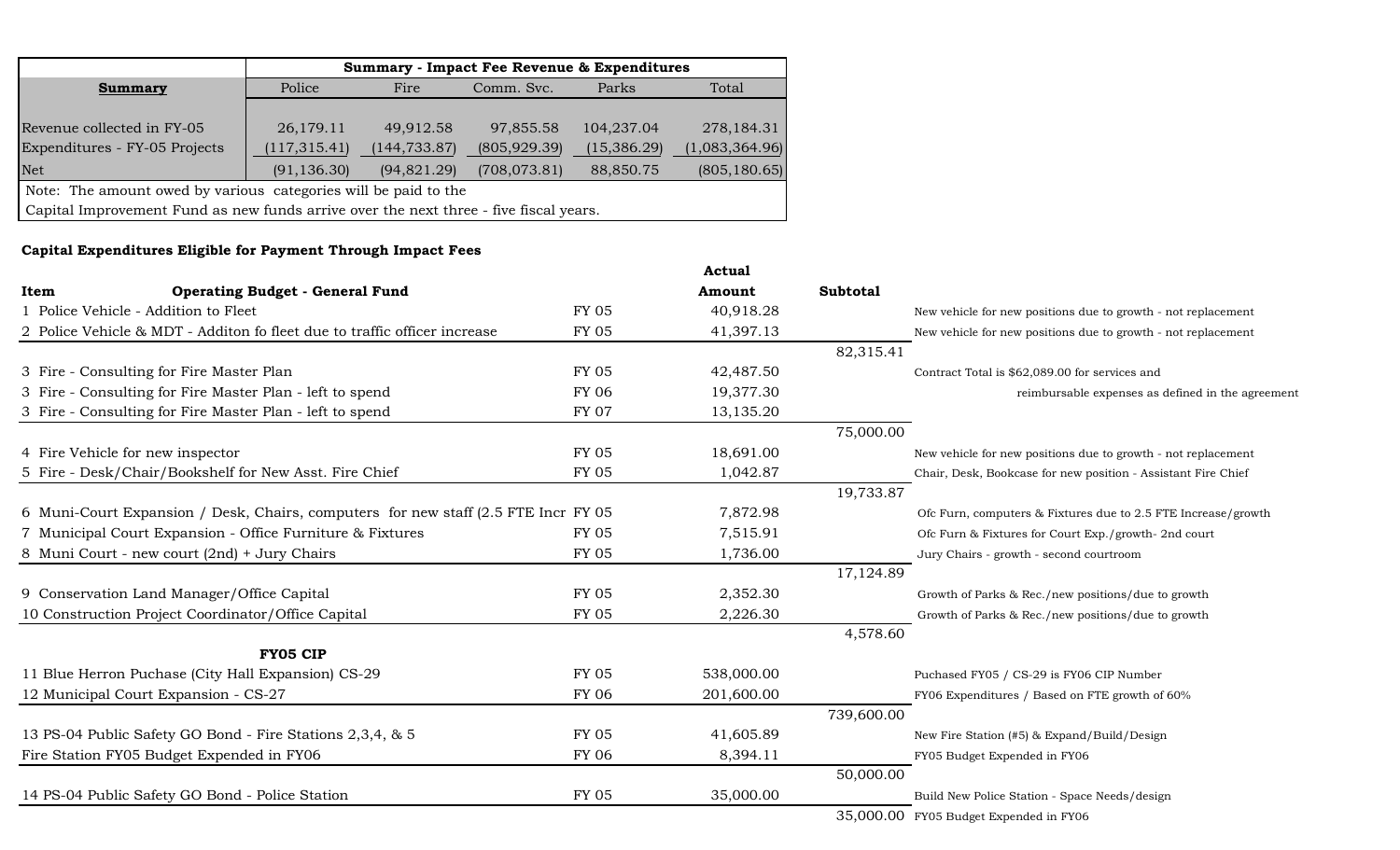| 15 Parks Maintenance & Improvements PR-08                          | <b>FY 05</b> | 3,435.79  |              | Growth estimate at 25%                                          |
|--------------------------------------------------------------------|--------------|-----------|--------------|-----------------------------------------------------------------|
|                                                                    |              |           | 3,435.79     | Pine St. Irrigation is the only new work.                       |
|                                                                    |              |           |              | All other work is replacement.                                  |
| 16 Fort Missoula Regional Park - PR -16                            | <b>FY 05</b> | 3,726.90  |              | New Park Development due to growth / \$3726.90 expended in FY05 |
| Fort Missoula FY05 Budget Expended in FY06                         |              | 0.00      |              |                                                                 |
|                                                                    |              |           | 3,726.90     |                                                                 |
| 17 Police Storage/Parks / Central Maintenence Facility PS-09       | <b>FY 05</b> |           |              | Growth estimate at 25%/ Actual are FY05 Expenditures            |
| Exhaust System for Welding Shop                                    |              | 8,647.00  |              | and there are not any FY06 Expenditures                         |
| Parks Storage Facility (Architectural Expenses Only)               |              | 3,645.00  |              |                                                                 |
| Pole Building (Architectural/Consulting Services Only)             |              | 1,403.00  |              |                                                                 |
| Police Security/Vehicle Storage Bldg (Architectural Services Only) |              | 3,182.50  |              |                                                                 |
|                                                                    |              |           | 16,877.50    |                                                                 |
| 18 Customer Service Request Module - CS 32                         | <b>FY 05</b> | 0.00      |              | Purchase/Installation projected at beginning of FY07            |
|                                                                    |              |           |              | $0.00$ Based on 3%/year growth for next 10 years (33%) /        |
|                                                                    |              |           |              | No expenditures to date (FY05 or FY06)                          |
| 19 Attorney - Electronic Criminal Case Management CS-11            | <b>FY 05</b> | 35,972.00 |              | Based on 3%/year growth for next 10 years (33%) /               |
|                                                                    |              |           | 35,972.00    | Project Completed FY05                                          |
| <b>Total - FY - 05</b>                                             |              |           | 1,083,364.96 |                                                                 |

# **Capital Expenditures Eligible for Payment Through Impact Fees**

| <b>Operating Budget - General Fund</b><br>Item                                      |       | Amount    | <b>Subtotal</b> | Police    | Fire      | Comm. Svc. | Parks |
|-------------------------------------------------------------------------------------|-------|-----------|-----------------|-----------|-----------|------------|-------|
| 1 Police Vehicle - Addition to Fleet                                                | FY 05 | 40,918.28 |                 | 40,918.28 |           |            |       |
| 2 Police Vehicle & MDT - Additon fo fleet due to traffic officer increase           | FY 05 | 41,397.13 |                 | 41,397.13 |           |            |       |
|                                                                                     |       |           | 82,315.41       |           |           |            |       |
| 3 Fire - Consulting for Fire Master Plan                                            | FY 05 | 42,487.50 |                 |           | 42,487.50 |            |       |
| 3 Fire - Consulting for Fire Master Plan - left to spend                            | FY 06 | 19,377.30 |                 |           | 19,377.30 |            |       |
| 3 Fire - Consulting for Fire Master Plan - left to spend                            | FY 07 | 13,135.20 |                 |           | 13,135.20 |            |       |
|                                                                                     |       |           | 75,000.00       |           |           |            |       |
| 4 Fire Vehicle for new inspector                                                    | FY 05 | 18,691.00 |                 |           | 18,691.00 |            |       |
| 5 Fire - Desk/Chair/Bookshelf for New Asst. Fire Chief                              | FY 05 | 1,042.87  |                 |           | 1,042.87  |            |       |
|                                                                                     |       |           | 19,733.87       |           |           |            |       |
| 6 Muni-Court Expansion / Desk, Chairs, computers for new staff (2.5 FTE Incr FY 05) |       | 7,872.98  |                 |           |           | 7,872.98   |       |
| 7 Municipal Court Expansion - Office Furniture & Fixtures                           | FY 05 | 7,515.91  |                 |           |           | 7,515.91   |       |
| 8 Muni Court - new court (2nd) + Jury Chairs                                        | FY 05 | 1,736.00  |                 |           |           | 1,736.00   |       |
|                                                                                     |       |           | 17,124.89       |           |           |            |       |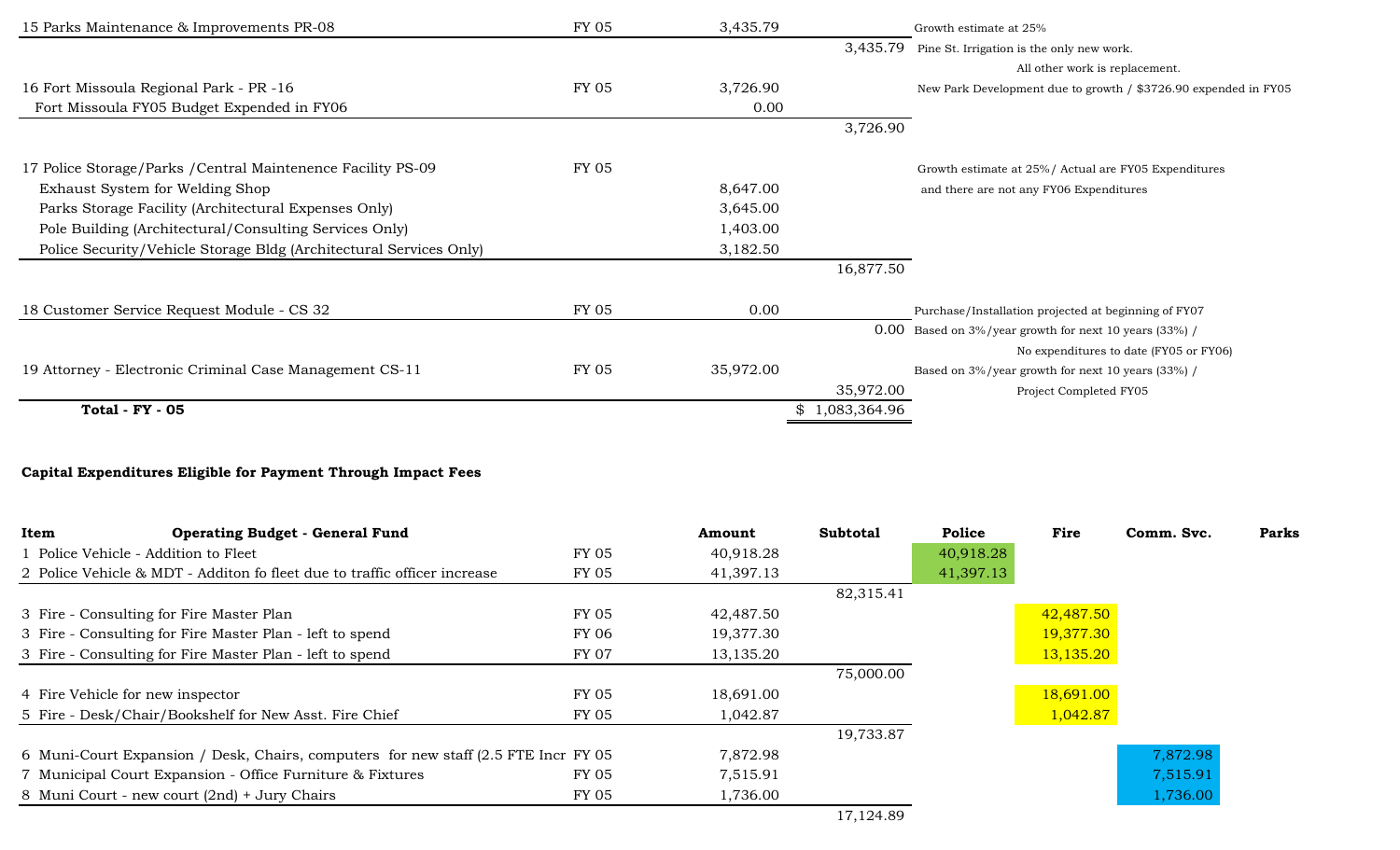| 9 Conservation Land Manager/Office Capital                         | <b>FY 05</b> | 2,352.30   |                |            |            |            | 2,352.30     |
|--------------------------------------------------------------------|--------------|------------|----------------|------------|------------|------------|--------------|
| 10 Construction Project Coordinator/Office Capital                 | <b>FY 05</b> | 2,226.30   |                |            |            |            | 2,226.30     |
|                                                                    |              |            | 4,578.60       |            |            |            |              |
| <b>FY05 CIP</b>                                                    |              |            |                |            |            |            |              |
| 11 Blue Herron Puchase (City Hall Expansion) CS-29                 | <b>FY 05</b> | 538,000.00 |                |            |            | 538,000.00 |              |
| 12 Municipal Court Expansion - CS-27                               | <b>FY 06</b> | 201,600.00 |                |            |            | 201,600.00 |              |
|                                                                    |              |            | 739,600.00     |            |            |            |              |
| 13 PS-04 Public Safety GO Bond - Fire Stations 2,3,4, & 5          | <b>FY 05</b> | 41,605.89  |                |            | 41,605.89  |            |              |
| Fire Station FY05 Budget Expended in FY06                          | FY 06        | 8,394.11   |                |            | 8,394.11   |            |              |
|                                                                    |              |            | 50,000.00      |            |            |            |              |
| 14 PS-04 Public Safety GO Bond - Police Station                    | FY 05        | 35,000.00  |                | 35,000.00  |            |            |              |
|                                                                    |              |            | 35,000.00      |            |            |            |              |
| 15 Parks Maintenance & Improvements PR-08                          | <b>FY 05</b> | 3,435.79   |                |            |            |            | 3,435.79     |
|                                                                    |              |            | 3,435.79       |            |            |            |              |
| 16 Fort Missoula Regional Park - PR -16                            | FY 05        | 3,726.90   |                |            |            |            | 3,726.90     |
| Fort Missoula FY05 Budget Expended in FY06                         |              | 0.00       |                |            |            |            |              |
|                                                                    |              |            | 3,726.90       |            |            |            |              |
| 17 Police Storage/Parks / Central Maintenence Facility PS-09       | <b>FY 05</b> |            |                |            |            |            |              |
| Exhaust System for Welding Shop                                    |              | 8,647.00   |                |            |            | 8,647.00   |              |
| Parks Storage Facility (Architectural Expenses Only)               |              | 3,645.00   |                |            |            |            | 3,645.00     |
| Pole Building (Architectural/Consulting Services Only)             |              | 1,403.00   |                |            |            | 1,403.00   |              |
| Police Security/Vehicle Storage Bldg (Architectural Services Only) |              | 3,182.50   |                |            |            | 3,182.50   |              |
|                                                                    |              |            | 16,877.50      |            |            |            |              |
| 18 Customer Service Request Module - CS 32                         | <b>FY 05</b> | 0.00       |                |            |            |            |              |
|                                                                    |              |            | 0.00           |            |            | 0.00       |              |
| 19 Attorney - Electronic Criminal Case Management CS-11            | <b>FY 05</b> | 35,972.00  |                |            |            | 35,972.00  |              |
|                                                                    |              |            | 35,972.00      |            |            |            |              |
| Total - FY - 05                                                    |              |            | \$1,083,364.96 | 117,315.41 | 144,733.87 | 805,929.39 | 15,386.29    |
|                                                                    |              |            |                |            |            |            | 1,083,364.96 |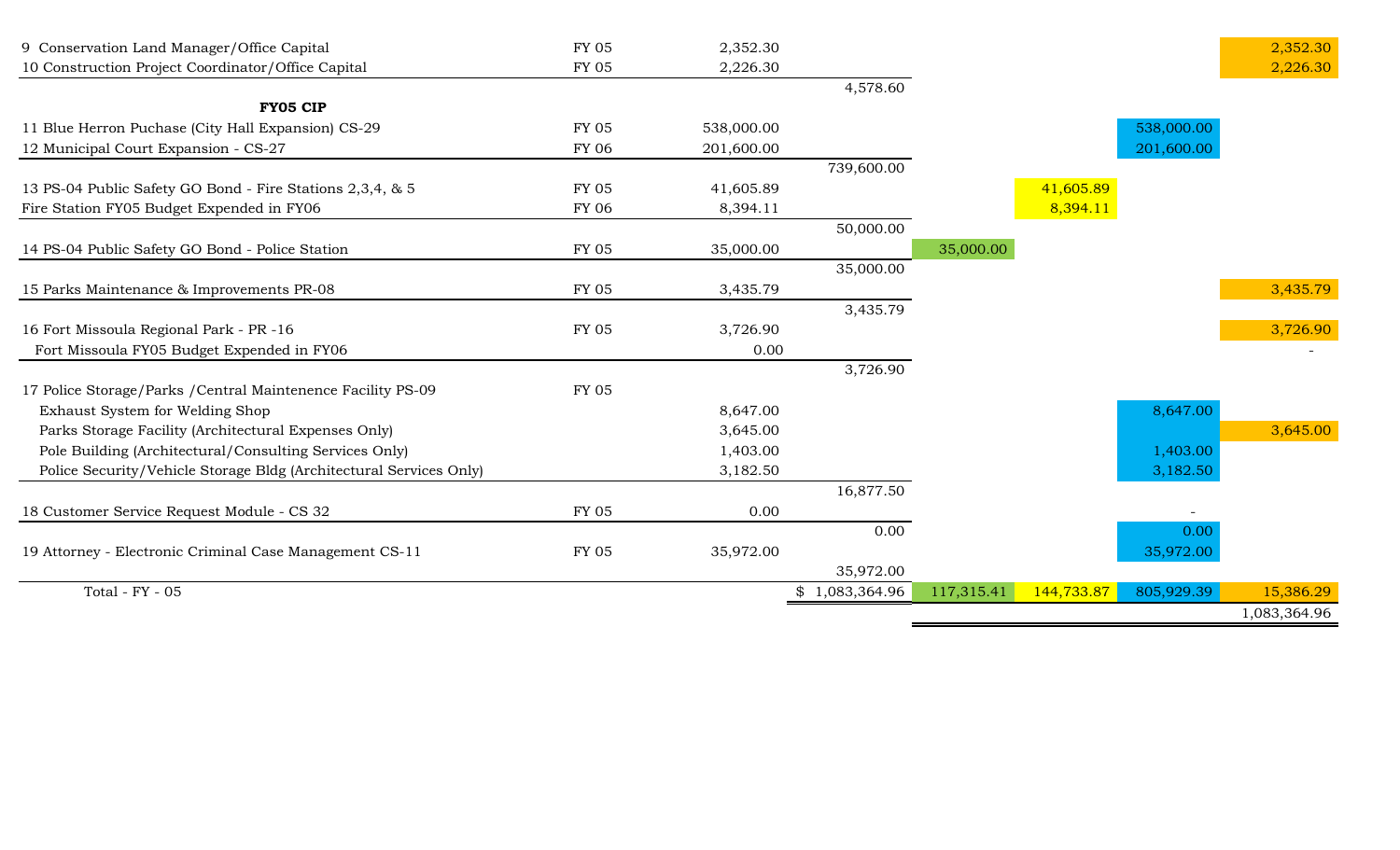| <b>IMPACT FEE ALLOCATION</b>  |    |            |    |             |    |               |    |                                                                               |                            |             |    |               |    |           |                     |                                |                |            |
|-------------------------------|----|------------|----|-------------|----|---------------|----|-------------------------------------------------------------------------------|----------------------------|-------------|----|---------------|----|-----------|---------------------|--------------------------------|----------------|------------|
|                               |    |            |    |             |    |               |    | <b>RESIDENTIAL</b>                                                            |                            |             |    |               |    |           |                     |                                |                |            |
|                               |    | Oct 04     |    | Nov 04      |    | Dec 04        |    | Jan 05                                                                        |                            | Feb 05      |    | Mar 05        |    | Apr 05    | May 05              | Jun 05                         |                | Total      |
| Residential                   |    |            |    |             |    |               |    |                                                                               |                            |             |    |               |    |           |                     |                                |                |            |
| $<$ 1000 sqft                 | \$ |            |    |             | \$ | $1,250.00$ \$ |    | 738.00 \$                                                                     |                            | 791.00      | \$ | 2,133.00      | \$ | 2,701.00  | \$<br>$1,680.00$ \$ | $4,432.55$ \$                  |                | 13,725.55  |
| 1000-1499 sqft                |    | \$1,482.00 | \$ | 2,223.00    | \$ | 8,151.00      | \$ | 2,964.00                                                                      | \$                         | 3,705.00    | \$ | 4,446.00      |    | 7,410.00  | \$<br>5,187.00      | \$<br>5,928.00                 | -\$            | 41,496.00  |
| 1000-1499 sqft - Pleasantview | \$ |            |    |             | \$ |               | \$ |                                                                               | \$                         |             |    |               |    |           | \$                  | \$                             | \$             |            |
| 1500-1999sqft                 | \$ |            |    | 5,782.00    | \$ |               |    | 3,502.00                                                                      | S                          |             |    | 15,694.00     |    | 5,782.00  | \$<br>7,434.00      | \$<br>12,387.00                | $\mathfrak{F}$ | 50,581.00  |
| 1500-1999sqft - Pleasantview  | \$ |            |    |             | \$ |               | \$ |                                                                               |                            |             | \$ |               |    |           | \$                  |                                |                |            |
| 2000-2499sqft                 | \$ |            |    | 886.00      | \$ |               |    |                                                                               |                            |             |    | 4,430.00      | \$ | 886.00    | \$<br>5,316.00      | \$<br>3,544.00                 | \$             | 15,062.00  |
| 2000-2499sqft - Pleasantview  | \$ |            |    |             | \$ |               |    |                                                                               |                            |             |    |               |    |           | \$                  | \$                             | \$             |            |
| $2500+sqrt$                   | \$ | 939.00     |    | 5,687.00    | \$ | 4,042.00      | \$ | 2,817.00                                                                      | \$                         | 8,338.00    | \$ | 12,207.00     |    | 8,451.00  | \$<br>6,573.00      | 8,451.00                       |                | 57,505.00  |
| Other                         |    |            | \$ |             | \$ | 1,118.00      | \$ | 4,105.00                                                                      | $\boldsymbol{\mathcal{S}}$ |             | \$ | $8,066.00$ \$ |    |           | \$                  | \$<br>$13,416.00$ \$           |                | 26,705.00  |
| <b>Total Residential</b>      |    | \$2,421.00 | \$ | 14,578.00   |    |               |    | $$14,561.00 \$14,126.00$                                                      |                            | \$12,834.00 |    | \$46,976.00   | \$ | 25,230.00 | \$26,190.00         | \$<br>48,158.55                | \$             | 205,074.55 |
|                               |    |            |    |             |    |               |    |                                                                               |                            |             |    |               |    |           |                     |                                |                |            |
| <b>COMMERCIAL</b>             |    |            |    |             |    |               |    |                                                                               |                            |             |    |               |    |           |                     |                                |                |            |
|                               |    | Oct 04     |    | Nov 04      |    | Dec 04        |    | Jan 05                                                                        |                            | Feb 05      |    | Mar 05        |    | Apr 05    | May 05              | Jun 05                         |                | Total      |
| Commercial                    |    |            |    |             |    |               |    |                                                                               |                            |             |    |               |    |           |                     |                                |                |            |
| $CS < 50,000$ sqft            | \$ |            |    | 123.50      | \$ |               | \$ |                                                                               | \$                         | 406.73      | \$ | 11,671.48     | \$ |           | \$<br>4,360.18      | \$<br>$\overline{\phantom{a}}$ | \$             | 16,561.89  |
| CS 50,001-100,000 sqft        | \$ |            |    |             | \$ |               | \$ |                                                                               | \$                         |             |    |               |    |           | \$                  | \$                             |                |            |
| CS 100,001-200,000 sqft       |    |            |    |             | \$ |               | \$ |                                                                               |                            |             |    |               |    |           |                     |                                |                |            |
| $CS +200,000$ sqft            |    |            |    |             | \$ |               | \$ |                                                                               |                            |             |    |               |    |           |                     |                                |                |            |
| $OI < 25,000$ sqft            |    |            |    |             | \$ |               | \$ | 1,319.27                                                                      | \$                         |             |    | 1,961.96      | \$ | 8,481.58  | \$<br>3,098.00      | \$<br>37,125.00                | \$             | 51,985.81  |
| OI 25,001-50,000 sqft         |    |            |    | 194.06      | \$ |               | \$ |                                                                               |                            |             | \$ |               |    |           | \$                  |                                |                | 194.06     |
| OI 50,001-100,000 sqft        |    |            |    |             | \$ |               | \$ |                                                                               |                            |             |    |               |    |           |                     |                                |                |            |
| $OI + 100,000$ sqft           |    |            |    |             |    |               |    |                                                                               |                            |             |    |               |    |           |                     |                                |                |            |
| Industrial                    |    |            |    |             |    |               |    |                                                                               |                            |             |    |               |    |           |                     |                                |                |            |
| Warehouse                     | \$ |            |    | 2,496.00    | \$ |               | \$ |                                                                               |                            |             |    |               |    |           |                     | 1,872.00                       | \$             | 4,368.00   |
| <b>Total Commercial</b>       | \$ |            |    | 2,813.56 \$ |    |               | \$ | 1,319.27                                                                      | \$                         | 406.73      | \$ | 13,633.44     | \$ | 8,481.58  | \$<br>7,458.18      | \$<br>38,997.00                | <b>S</b>       | 73,109.76  |
|                               |    |            |    |             |    |               |    |                                                                               |                            |             |    |               |    |           |                     |                                |                |            |
| <b>Total Impact Fees</b>      |    | \$2,421.00 |    |             |    |               |    | $$17,391.56$ $$14,561.00$ $$15,445.27$ $$13,240.73$ $$60,609.44$ $$33,711.58$ |                            |             |    |               |    |           |                     | \$33,648.18 \$87,155.55        | $\frac{1}{2}$  | 278,184.31 |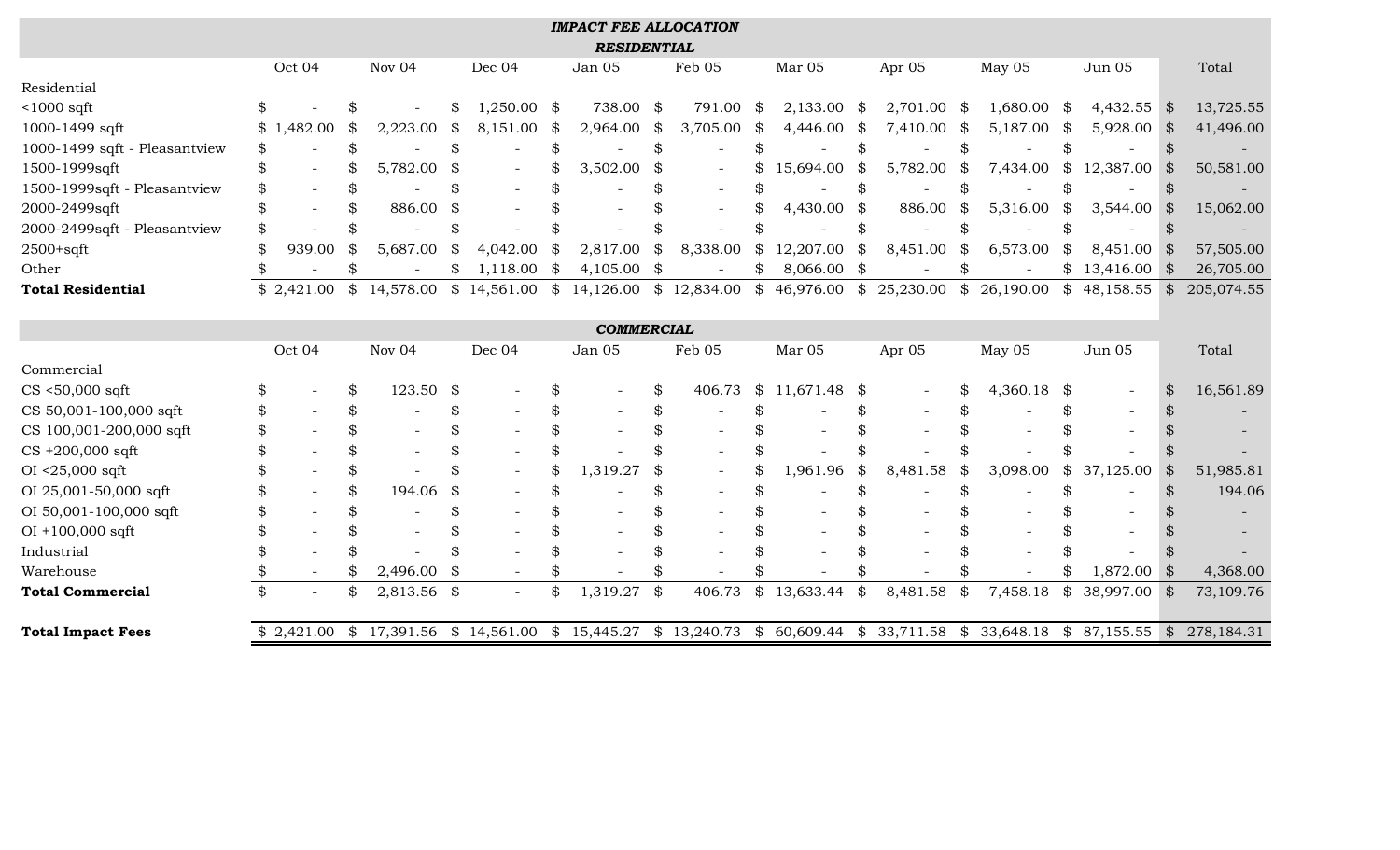|                               |                 |                            | <b>Oct-04</b>            |                      |                            |        |                  |
|-------------------------------|-----------------|----------------------------|--------------------------|----------------------|----------------------------|--------|------------------|
| Residential                   | <b>Total</b>    |                            | <b>Parks</b>             | Fire                 |                            | Police | <b>Comm Svcs</b> |
| $<$ 1000 sqft                 | \$              | \$                         |                          | \$                   | \$                         |        | \$               |
| 1000-1499 sqft                | 1,482.00        | \$                         | 759.97                   | \$<br>200.07         | \$                         | 96.03  | \$<br>425.93     |
| 1000-1499 sqft - Pleasantview |                 |                            |                          | \$                   | \$                         |        | \$               |
| 1500-1999sqft                 |                 | \$                         |                          |                      | \$                         |        | \$               |
| 1500-1999sqft - Pleasantview  |                 |                            |                          |                      | \$                         |        |                  |
| 2000-2499sqft                 |                 |                            |                          | \$                   | \$                         |        | \$               |
| 2000-2499sqft - Pleasantview  |                 |                            |                          | \$                   | \$                         |        | \$               |
| 2500+sqft                     | 939.00          | \$                         | 480.96                   | \$<br>127.05         | \$                         | 61.04  | \$<br>269.96     |
| Other                         |                 | \$                         |                          | \$                   | \$                         |        | \$               |
| <b>Total Residential</b>      | \$<br>2,421.00  | $\boldsymbol{\mathcal{Z}}$ | 1,240.93                 | \$<br>327.12         | $\boldsymbol{\mathcal{Z}}$ | 157.07 | \$<br>695.89     |
|                               |                 |                            | Nov-04                   |                      |                            |        |                  |
| Residential                   | <b>Total</b>    |                            | <b>Parks</b>             | Fire                 |                            | Police | <b>Comm Svcs</b> |
| $1000$ sqft                   |                 | \$                         | $\overline{\phantom{a}}$ | \$                   | \$                         |        | \$               |
| 1000-1499 sqft                | 2,223.00        | \$                         | 1,139.95                 | \$<br>300.11         | \$                         | 144.05 | \$<br>638.89     |
| 1000-1499 sqft - Pleasantview |                 |                            |                          | \$                   | \$                         |        | \$               |
| 1500-1999sqft                 | 5,782.00        | \$                         | 2,954.02                 | \$<br>784.04         | \$                         | 378.14 | \$<br>1,665.79   |
| 1500-1999sqft - Pleasantview  |                 | \$                         |                          | \$                   | \$                         |        | \$               |
| 2000-2499sqft                 | 886.00          | \$                         | 453.01                   | \$<br>119.96         | \$                         | 58.03  | \$<br>254.99     |
| 2000-2499sqft - Pleasantview  |                 |                            |                          | \$                   | \$                         |        | \$               |
| $2500+sqrt$                   | 5,687.00        | \$                         | 2,912.88                 | \$<br>769.45         | \$                         | 369.66 | \$<br>1,635.01   |
| Other                         |                 |                            |                          | \$                   | \$                         |        | \$               |
| <b>Total Residential</b>      | \$<br>14,578.00 | $\boldsymbol{\mathcal{S}}$ |                          | 7,459.87 \$ 1,973.56 | \$                         | 949.88 | \$<br>4,194.69   |
|                               |                 |                            | Dec-04                   |                      |                            |        |                  |
| Residential                   | <b>Total</b>    |                            | <b>Parks</b>             | <b>Fire</b>          |                            | Police | <b>Comm Svcs</b> |
| $<$ 1000 sqft                 | \$<br>1,250.00  | \$                         | 640.00                   | \$<br>168.00         | \$                         | 82.00  | \$<br>360.00     |
| 1000-1499 sqft                | 8,151.00        | \$                         | 4,179.83                 | \$1,100.39           | \$                         | 528.18 | \$<br>2,342.60   |
| 1000-1499 sqft - Pleasantview |                 |                            |                          |                      | \$                         |        | \$               |
| 1500-1999sqft                 |                 |                            |                          | \$                   | \$                         |        | \$               |
| 1500-1999sqft - Pleasantview  |                 | \$                         |                          | \$                   | \$                         |        | \$               |
| 2000-2499sqft                 |                 | \$                         |                          | \$                   | \$                         |        | \$               |
| 2000-2499sqft - Pleasantview  |                 | \$                         |                          | \$                   | \$                         |        | \$               |
| 2500+sqft                     | 4,042.00        | \$                         | 2,070.31                 | \$<br>546.88         | \$                         | 262.73 | \$<br>1,162.08   |
| Other                         | \$<br>1,118.00  | \$                         | 571.97                   | \$<br>152.05         | \$                         | 72.00  | \$<br>321.98     |
| <b>Total Residential</b>      | \$<br>14,561.00 | \$                         | 7,462.11                 | \$1,967.32           | \$                         | 944.91 | \$<br>4,186.66   |
|                               |                 |                            | <b>Jan-05</b>            |                      |                            |        |                  |
| Residential                   | <b>Total</b>    |                            | <b>Parks</b>             | Fire                 |                            | Police | <b>Comm Svcs</b> |
| $<$ 1000 sqft                 | \$<br>738.00    | \$                         | 377.86                   | \$<br>99.19          | \$                         | 48.41  | \$<br>212.54     |
|                               |                 |                            |                          |                      |                            |        |                  |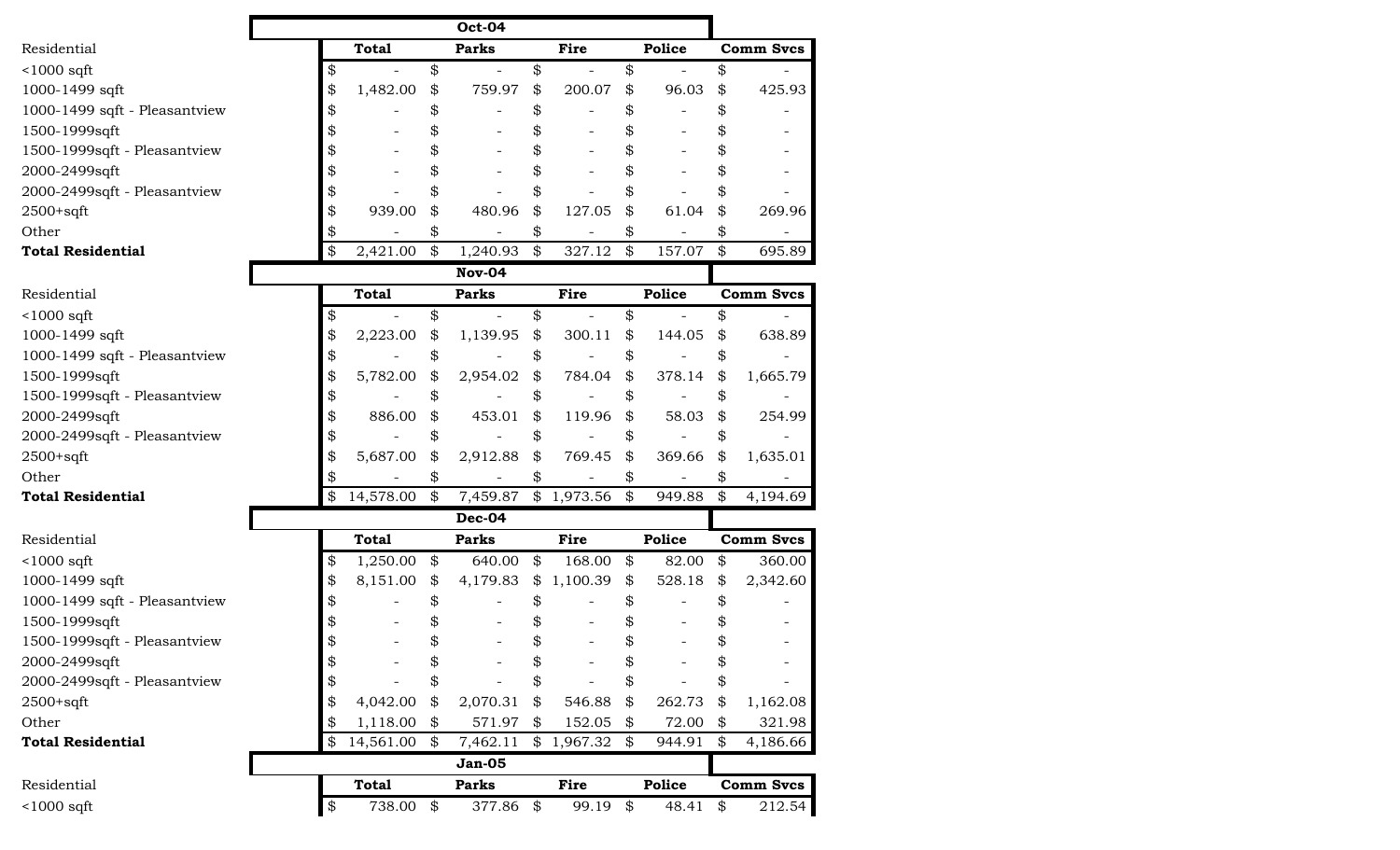| 1000-1499 sqft                | \$<br>2,964.00  | \$                         | 1,519.94      | \$<br>400.14            | \$<br>192.07 | \$<br>851.85     |
|-------------------------------|-----------------|----------------------------|---------------|-------------------------|--------------|------------------|
| 1000-1499 sqft - Pleasantview | \$              |                            |               |                         | \$           |                  |
| 1500-1999sqft                 | \$<br>3,502.00  | \$                         | 1,789.17      | \$<br>474.87            | \$<br>229.03 | \$<br>1,008.93   |
| 1500-1999sqft - Pleasantview  |                 |                            |               |                         |              |                  |
| 2000-2499sqft                 |                 |                            |               |                         | \$           |                  |
| 2000-2499sqft - Pleasantview  |                 |                            |               |                         |              |                  |
| 2500+sqft                     | 2,817.00        | \$                         | 1,442.87      | \$<br>381.14            | \$<br>183.11 | 809.89           |
| Other                         | \$<br>4,105.00  | \$                         | 2,100.12      | \$<br>558.28            | \$<br>264.36 | \$<br>1,182.24   |
| <b>Total Residential</b>      | \$<br>14,126.00 | $\boldsymbol{\mathcal{Z}}$ | 7,229.95      | \$1,913.62              | \$<br>916.98 | \$<br>4,065.45   |
|                               |                 |                            | <b>Feb-05</b> |                         |              |                  |
| Residential                   | <b>Total</b>    |                            | <b>Parks</b>  | Fire                    | Police       | <b>Comm Svcs</b> |
| $<$ 1000 sqft                 | \$<br>791.00    | \$                         | 404.99        | \$<br>106.31            | \$<br>51.89  | \$<br>227.81     |
| 1000-1499 sqft                | \$<br>3,705.00  | \$                         | 1,892.88      | \$<br>502.40            | \$<br>242.31 | \$<br>1,067.41   |
| 1000-1499 sqft - Pleasantview |                 |                            |               |                         | \$           |                  |
| 1500-1999sqft                 |                 |                            |               |                         |              |                  |
| 1500-1999sqft - Pleasantview  |                 |                            |               |                         |              |                  |
| 2000-2499sqft                 |                 |                            |               |                         | \$           |                  |
| 2000-2499sqft - Pleasantview  | \$              | \$                         |               |                         | \$           |                  |
| 2500+sqft                     | \$<br>8,338.00  |                            | 4,270.72      | \$<br>1,128.13          | \$<br>541.97 | \$<br>2,397.18   |
| Other                         | \$              |                            |               |                         |              |                  |
|                               |                 |                            |               |                         |              |                  |
| <b>Total Residential</b>      | \$<br>12,834.00 | $\frac{1}{2}$              | 6,568.60      | \$1,736.84              | \$<br>836.17 | \$<br>3,692.39   |
|                               |                 |                            | Mar-05        |                         |              |                  |
| Residential                   | <b>Total</b>    |                            | <b>Parks</b>  | <b>Fire</b>             | Police       | <b>Comm Svcs</b> |
| $<$ 1000 sqft                 | \$<br>2,133.00  | \$                         | 1,092.10      | \$<br>286.68            | \$<br>139.92 | \$<br>614.30     |
| 1000-1499 sqft                | \$<br>4,446.00  | \$                         | 2,279.91      | \$<br>600.21            | \$<br>288.10 | \$<br>1,277.78   |
| 1000-1499 sqft - Pleasantview |                 |                            |               |                         | \$           |                  |
| 1500-1999sqft                 | 15,694.00       | \$                         | 8,018.06      | \$2,128.11              | \$1,026.39   | \$<br>4,521.44   |
| 1500-1999sqft - Pleasantview  |                 |                            |               |                         | \$           |                  |
| 2000-2499sqft                 | \$<br>4,430.00  | \$                         | 2,265.06      | \$<br>599.82            | \$<br>290.17 | \$<br>1,274.95   |
| 2000-2499sqft - Pleasantview  |                 |                            |               |                         |              |                  |
| 2500+sqft                     | 12,207.00       | $\boldsymbol{\mathcal{L}}$ |               | 6,252.43 $$1,651.61$ \$ | 793.46       | \$<br>3,509.51   |
| Other                         | \$<br>8,066.00  | \$                         | 4,126.57      | \$1,096.98              | \$<br>519.45 | \$<br>2,323.01   |
| <b>Total Residential</b>      | \$<br>46,976.00 | \$                         | 24,034.12     | \$6,363.40              | \$3,057.48   | \$<br>13,521.00  |
|                               |                 |                            | Apr-05        |                         |              |                  |
| Residential                   | <b>Total</b>    |                            | <b>Parks</b>  | Fire                    | Police       | <b>Comm Svcs</b> |
| $<$ 1000 sqft                 | \$<br>2,701.00  | \$                         | 1,382.91      | \$<br>363.01            | \$<br>177.19 | \$<br>777.89     |
| 1000-1499 sqft                | \$<br>7,410.00  | \$                         | 3,799.85      | \$<br>1,000.35          | \$<br>480.17 | \$<br>2,129.63   |
| 1000-1499 sqft - Pleasantview | \$              | \$                         |               | \$                      | \$           | \$               |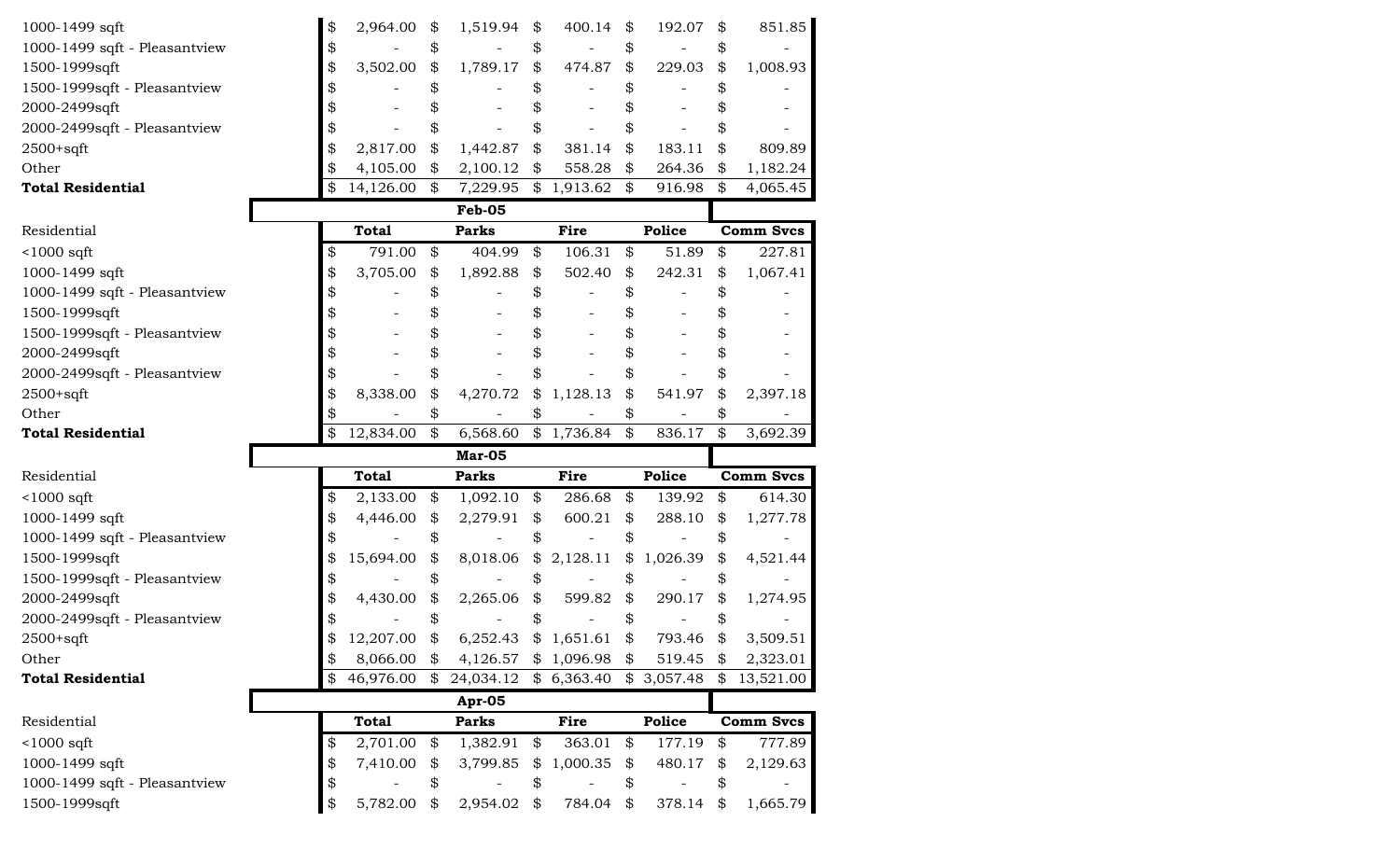| 1500-1999sqft - Pleasantview  | \$                |                                                | \$             |               |                            |                  |
|-------------------------------|-------------------|------------------------------------------------|----------------|---------------|----------------------------|------------------|
| 2000-2499sqft                 | \$<br>886.00      | \$<br>453.01                                   | \$<br>119.96   | \$<br>58.03   | \$                         | 254.99           |
| 2000-2499sqft - Pleasantview  | \$                |                                                | \$             | \$            | \$                         |                  |
| $2500+sqrt$                   | \$<br>8,451.00    | \$<br>4,328.60                                 | \$<br>1,143.42 | \$<br>549.32  | \$                         | 2,429.66         |
| Other                         |                   |                                                | \$             |               |                            |                  |
| <b>Total Residential</b>      | \$                | 25,230.00 \$ 12,918.40 \$ 3,410.79 \$ 1,642.84 |                |               | $\boldsymbol{\mathcal{L}}$ | 7,257.97         |
|                               |                   | May-05                                         |                |               |                            |                  |
| Residential                   | <b>Total</b>      | <b>Parks</b>                                   | <b>Fire</b>    | <b>Police</b> |                            | <b>Comm Svcs</b> |
| $1000$ sqft                   | \$<br>1,680.00 \$ | 860.16                                         | \$<br>225.79   | \$<br>110.21  | \$                         | 483.84           |
| 1000-1499 sqft                | \$<br>5,187.00    | \$<br>2,659.89                                 | \$<br>700.25   | \$<br>336.12  | \$                         | 1,490.74         |
| 1000-1499 sqft - Pleasantview | \$                | \$                                             | \$             | \$            | \$                         |                  |
| 1500-1999sqft                 | \$<br>7,434.00    | \$<br>3,798.03                                 | \$<br>1,008.05 | \$<br>486.18  | \$                         | 2,141.74         |
| 1500-1999sqft - Pleasantview  | \$                |                                                | \$             | \$            |                            |                  |
| 2000-2499sqft                 | \$<br>5,316.00    | \$<br>2,718.07                                 | \$<br>719.79   | \$<br>348.20  | \$                         | 1,529.94         |
| 2000-2499sqft - Pleasantview  | \$                |                                                | \$             | \$            | \$                         |                  |
| $2500+sqrt$                   | 6,573.00          | \$<br>3,366.69                                 | \$<br>889.33   | \$<br>427.25  | \$                         | 1,889.74         |
| Other                         |                   |                                                | \$             |               |                            |                  |
| <b>Total Residential</b>      | \$                | 26,190.00 \$ 13,402.85 \$ 3,543.20 \$ 1,707.95 |                |               | $\boldsymbol{\mathcal{L}}$ | 7,536.00         |
|                               |                   | $Jun-05$                                       |                |               |                            |                  |
| Residential                   | <b>Total</b>      | <b>Parks</b>                                   | <b>Fire</b>    | <b>Police</b> |                            | <b>Comm Svcs</b> |
| $<$ 1000 sqft                 | \$<br>4,432.55 \$ | $2,269.47$ \$                                  | 595.73         | \$<br>290.78  | \$                         | 1,276.57         |
| 1000-1499 sqft                | \$<br>5,928.00    | \$<br>3,039.88 $\frac{1}{9}$                   | 800.28         | \$<br>384.13  | \$                         | 1,703.71         |
| 1000-1499 sqft - Pleasantview |                   |                                                | \$             | \$            | \$                         |                  |
| 1500-1999sqft                 | 12,387.00         | \$<br>6,328.52                                 | \$<br>1,679.68 | \$<br>810.11  | \$                         | 3,568.69         |
| 1500-1999sqft - Pleasantview  | \$                |                                                |                | \$            | \$                         |                  |
| 2000-2499sqft                 | \$<br>3,544.00    | \$<br>1,812.05                                 | \$<br>479.86   | \$<br>232.13  | \$                         | 1,019.96         |
| 2000-2499sqft - Pleasantview  |                   |                                                |                | \$            | \$                         |                  |
| $2500+sqrt$                   | 8,451.00          | \$<br>4,328.60                                 | \$1,143.42     | \$<br>549.32  | \$                         | 2,429.66         |
| Other                         | 13,416.00 \$      | 6,863.63                                       | \$1,824.58     | \$<br>863.99  | \$                         | 3,863.81         |
| <b>Total Residential</b>      | \$                | 48,158.55 \$ 24,642.14 \$ 6,523.55 \$ 3,130.46 |                |               | $\frac{1}{2}$              | 13,862.41        |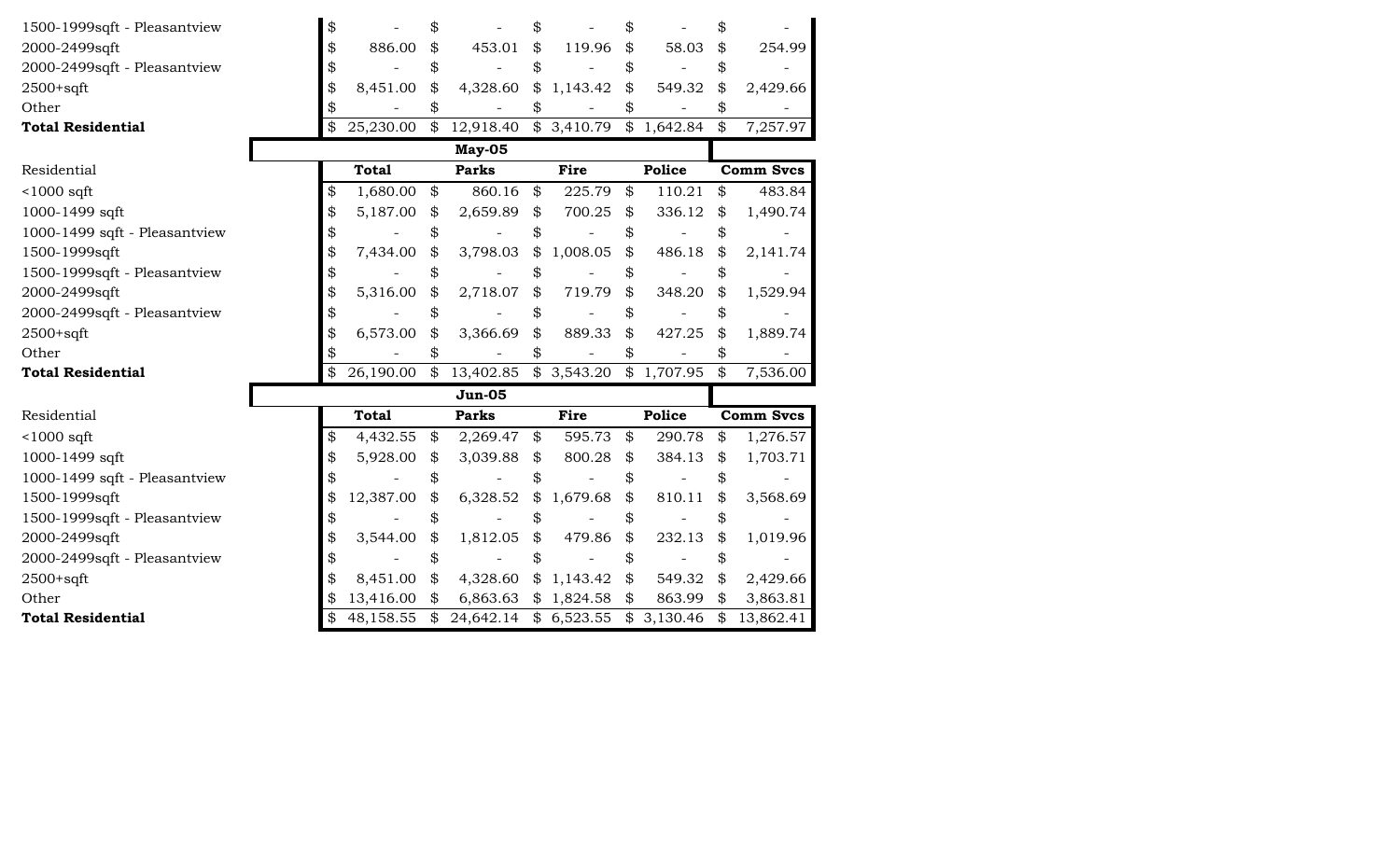# *RESIDENTIAL IMPACT FEE ALLOCATION <1000 SQUARE FEET*

|                             |                                               |                        |    |                  | <b>Parks</b>      |                            | Fire              | <b>Police</b>              |                   |                            | <b>Comm Svcs</b>  | <b>Is</b>         |
|-----------------------------|-----------------------------------------------|------------------------|----|------------------|-------------------|----------------------------|-------------------|----------------------------|-------------------|----------------------------|-------------------|-------------------|
|                             |                                               |                        |    |                  | <b>Allocation</b> |                            | <b>Allocation</b> |                            | <b>Allocation</b> |                            | <b>Allocation</b> | <b>Allocation</b> |
| Permit #                    | <b>Project Address</b><br><b>Receipt Date</b> |                        |    | <b>Total Fee</b> | 51.20%            |                            | 13.44%            |                            | 6.56%             |                            | 28.80%            | 100%?             |
|                             |                                               |                        |    |                  |                   |                            |                   |                            |                   |                            |                   |                   |
|                             |                                               |                        | \$ |                  | \$                | \$                         |                   | \$                         |                   | \$                         |                   | <b>YES</b>        |
|                             | <b>TOTAL FOR NOVEMBER 2004</b>                |                        | \$ |                  | \$                | \$                         |                   | \$                         |                   | \$                         |                   | <b>YES</b>        |
| B20041668                   | 12/21/04                                      | 2708 A O'SHAGHNESEY ST | \$ | 625.00           | \$<br>320.00      | \$                         | 84.00             | \$                         | 41.00             | \$                         | 180.00            | <b>YES</b>        |
| B20041670                   | 12/21/04                                      | 2708 B O'SHAGHNESEY ST | \$ | 625.00           | \$<br>320.00      | \$                         | 84.00             | \$                         | 41.00             | \$                         | 180.00            | <b>YES</b>        |
|                             | <b>TOTAL FOR DECEMBER 2004</b>                |                        | \$ | 1,250.00         | \$<br>640.00      | \$                         | 168.00            | \$                         | 82.00             | \$                         | 360.00            | <b>YES</b>        |
|                             |                                               |                        |    |                  |                   |                            |                   |                            |                   |                            |                   |                   |
| B20050046                   | 01/25/05                                      | 639 SOUTH AVE W        | \$ | 53.00            | \$<br>27.14       | $\boldsymbol{\mathcal{S}}$ | 7.12              | $\boldsymbol{\mathcal{S}}$ | 3.48              | \$                         | 15.26             | <b>YES</b>        |
| B20041633                   | 01/18/05                                      | 101 E CENTRAL AVE      | \$ | 60.00            | \$<br>30.72 $$$   |                            | 8.06              | $\frac{1}{2}$              | 3.94              | \$                         | 17.28             | <b>YES</b>        |
| B20041705                   | 01/24/05                                      | 323 N 2ND ST W         | \$ | 625.00           | \$<br>320.00      | $\frac{1}{2}$              | 84.00 \$          |                            | 41.00             | \$                         | 180.00            | <b>YES</b>        |
|                             | <b>TOTAL FOR JANUARY 2005</b>                 |                        | \$ | 738.00           | \$<br>377.86 \$   |                            | 99.19 \$          |                            | 48.41 \$          |                            | 212.54            | <b>YES</b>        |
|                             |                                               |                        |    |                  |                   |                            |                   |                            |                   |                            |                   |                   |
| B20041834                   | 02/03/05                                      | 707 STEPHENS           | \$ | 625.00           | \$<br>320.00      | $\boldsymbol{\mathcal{S}}$ | 84.00             | \$                         | 41.00             | \$                         | 180.00            | <b>YES</b>        |
| B20041663                   | 02/17/05                                      | 240 E KENT AVE         | \$ | 53.00            | \$<br>27.14       | \$                         | $7.12$ \$         |                            | 3.48              | \$                         | 15.26             | <b>YES</b>        |
| B20050110                   | 02/28/05                                      | 501 EVANS AVE          | \$ | 113.00           | \$<br>57.86       | \$                         | 15.19             | \$                         | 7.41              | \$                         | 32.54             | <b>YES</b>        |
|                             | <b>TOTAL FOR FEBRUARY 2005</b>                |                        | \$ | 791.00           | \$<br>404.99      | \$                         | 106.31            | \$                         | 51.89             | \$                         | 227.81            | <b>YES</b>        |
| B20050095                   | 03/14/05                                      | 4813 STOREHOUSE WAY    | \$ | 6.25 $$$         | 3.20              | \$                         | $0.84$ \$         |                            | 0.41              | \$                         | 1.80              | <b>YES</b>        |
| B20050110                   | 03/01/05                                      | 501 EVANS              | \$ | 113.00 \$        | 57.86             | $\boldsymbol{\mathcal{S}}$ | 15.19             | \$                         | 7.41              | $\boldsymbol{\mathcal{Z}}$ | 32.54             | <b>YES</b>        |
| B20050105                   | 03/28/05                                      | 825 CLEVELAND ST       | \$ | 145.00 \$        | 74.24             | $\mathfrak{B}$             | 19.49             | \$                         | 9.51              | \$                         | 41.76             | <b>YES</b>        |
| B20050095                   | 03/14/05                                      | 4813 STOREHOUSE WAY    | \$ | 618.75 \$        | 316.80            | \$                         | 83.16             | \$                         | 40.59             | \$                         | 178.20            | <b>YES</b>        |
| B20050097                   | 03/14/05                                      | 4801 STOREHOUSE WAY    | \$ | 625.00 \$        | 320.00 \$         |                            | 84.00             | \$                         | 41.00             | \$                         | 180.00            | <b>YES</b>        |
| B20050127                   | 03/16/05                                      | 2816 DUBLIN ST         | \$ | 625.00 \$        | 320.00            | \$                         | 84.00             | \$                         | 41.00             | \$                         | 180.00            | <b>YES</b>        |
|                             | <b>TOTAL FOR MARCH 2005</b>                   |                        |    | 2,133.00         | \$<br>1,092.10    | \$                         | 286.68            | \$                         | 139.92            | \$                         | 614.30            | <b>YES</b>        |
|                             |                                               |                        |    |                  |                   |                            |                   |                            |                   |                            |                   |                   |
| B20050343                   | 04/14/05                                      | 438 ROLLINS ST         | \$ | 201.00 \$        | $102.91$ \$       |                            | 27.01             | \$                         | 13.19             | \$                         | 57.89             | <b>YES</b>        |
| B20041561                   | 04/18/05                                      | 4395 DEVERAUX PL       | \$ | 625.00 \$        | 320.00            | $\frac{1}{2}$              | 84.00             | \$                         | 41.00             | \$                         | 180.00            | <b>YES</b>        |
| B20050392                   | 04/19/05                                      | 4643 POTTER PARK LP    | \$ | 625.00 \$        | 320.00 \$         |                            | 84.00             | \$                         | 41.00             | \$                         | 180.00            | <b>YES</b>        |
| B20050186                   | 04/26/05                                      | 4809 CALVIN CT         | \$ | 625.00 \$        | 320.00            | \$                         | 84.00             | \$                         | 41.00             | \$                         | 180.00            | <b>YES</b>        |
| B20050193                   | 04/27/05                                      | 4812 SONOMA ST         | \$ | 625.00 \$        | 320.00            | $\boldsymbol{\mathcal{S}}$ | 84.00             | \$                         | 41.00             | \$                         | 180.00            | <b>YES</b>        |
| <b>TOTAL FOR APRIL 2005</b> |                                               |                        | \$ | 2,701.00         | \$<br>1,382.91    | \$                         | 363.01            | \$                         | 177.19            | \$                         | 777.89            | <b>YES</b>        |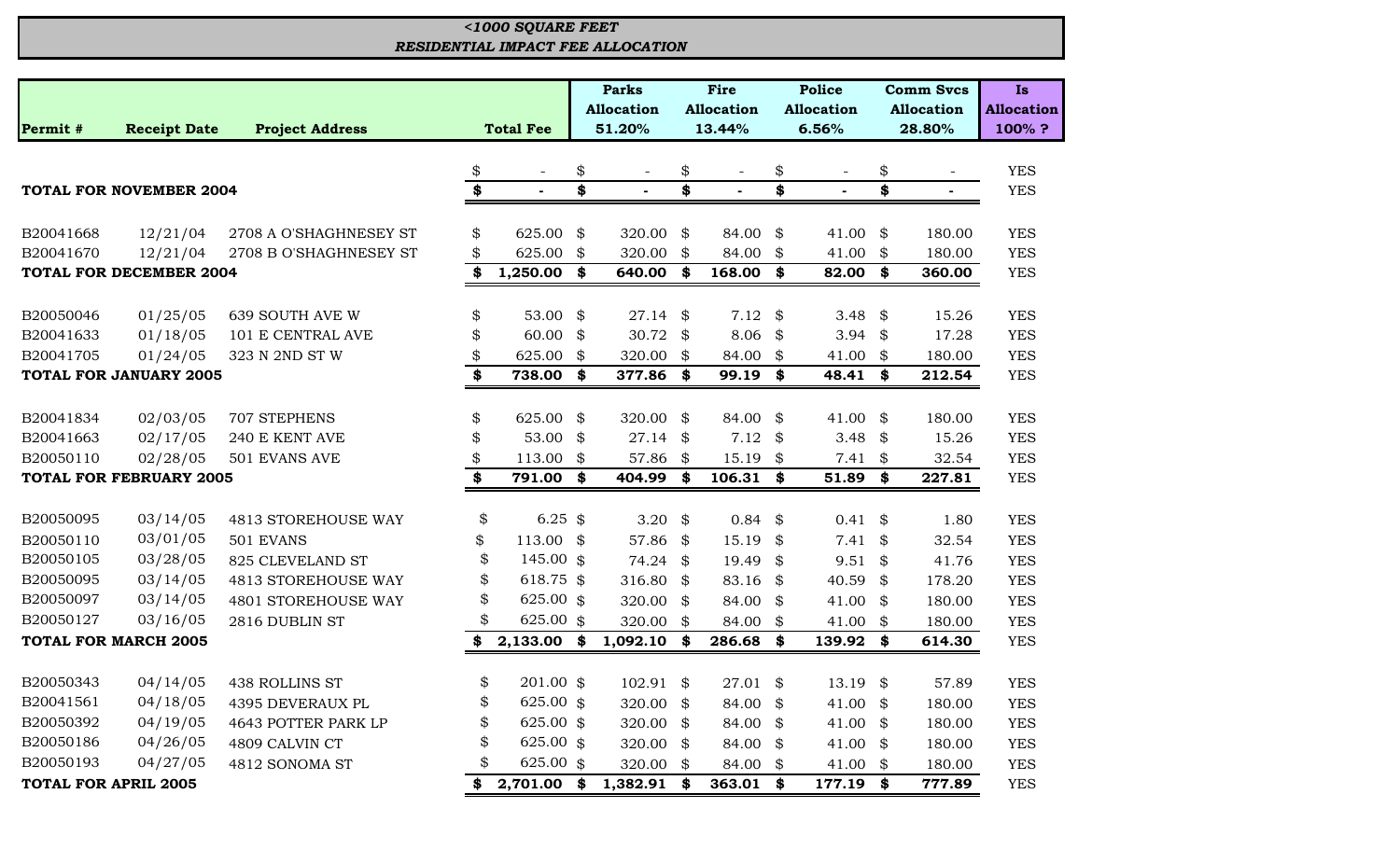| <b>TOTAL FOR JUNE 2005</b> |          |                     | 4,432.55                  | S   | 2,269.47            | \$  | 595.73              | \$   | 290.78             | \$   | 1,276.57 | <b>YES</b> |
|----------------------------|----------|---------------------|---------------------------|-----|---------------------|-----|---------------------|------|--------------------|------|----------|------------|
| B20050625                  | 06/22/05 | 2462 MCDONALD AVE   | \$<br>625.00 $$$          |     | 320.00              | \$  | 84.00               | \$   | 41.00              | - \$ | 180.00   | <b>YES</b> |
| B20050416                  | 06/22/05 | 1273 DAKOTA ST      | \$<br>$1,410.00$ \$       |     | 721.92              | \$  | 189.50 \$           |      | 92.50              | - \$ | 406.08   | <b>YES</b> |
| B20050641                  | 06/22/05 | 924 DEFOE ST        | \$<br>625.00 $$$          |     | 320.00 $$$          |     | 84.00 \$            |      | 41.00              | - \$ | 180.00   | <b>YES</b> |
| B20050603                  | 06/16/05 | 2727 DUBLIN ST      | \$<br>625.00 $$$          |     | 320.00 \$           |     | $84.00 \text{ }$ \$ |      | 41.00              | - \$ | 180.00   | <b>YES</b> |
| B20050335                  | 06/15/05 | 311 EDDY AVE        | \$<br>625.00 $$$          |     | 320.00 \$           |     | 84.00 \$            |      | 41.00              | - \$ | 180.00   | <b>YES</b> |
| B20050485                  | 06/29/05 | 1850 12TH ST W      | \$<br>292.00 \$           |     | 149.50 \$           |     | 39.24 \$            |      | $19.16$ \$         |      | 84.10    | <b>YES</b> |
| B20050474                  | 06/13/05 | 208 BEN HOGAN DR    | \$<br>$85.00 \text{ }$ \$ |     | 43.52 $\frac{1}{2}$ |     | 11.42 $\frac{1}{2}$ |      | 5.58 $$$           |      | 24.48    | <b>YES</b> |
| B20050380                  | 06/07/05 | 200 BROADWAY        | \$<br>$82.55$ \$          |     | 42.27 \$            |     | $11.09$ \$          |      | 5.42 $\frac{1}{2}$ |      | 23.77    | <b>YES</b> |
| B20050536                  | 06/08/05 | 2832 CAMAS CT       | \$<br>60.00~\$            |     | 30.72 \$            |     | $8.06$ \$           |      | 3.94 $$$           |      | 17.28    | <b>YES</b> |
| B20050615                  | 06/29/05 | 2109 BRIGGS ST      | \$<br>$3.00 \text{ }$ \$  |     | 1.54 $\frac{1}{9}$  |     | $0.40*$             |      | $0.20$ \$          |      | 0.86     | <b>YES</b> |
| TOTAL FOR MAY 2005         |          |                     | 1,680.00                  | SS. | 860.16              | \$  | 225.79              | \$   | $110.21$ \$        |      | 483.84   | <b>YES</b> |
| B20050231                  | 05/16/05 | 4437 CHESAPEAKE WAY | \$<br>625.00 $\text{\$}$  |     | 320.00              | -S  | 84.00               | - \$ | 41.00              | -\$  | 180.00   | <b>YES</b> |
| B20050188                  | 05/03/05 | 4815 CALVIN CT      | \$<br>625.00 $$$          |     | 320.00              | -\$ | $84.00 \text{ }$ \$ |      | 41.00              | - \$ | 180.00   | <b>YES</b> |
| B20050289                  | 05/12/05 | 516 ALDER ST        | \$<br>201.00~\$           |     | 102.91              | \$  | 27.01               | -SS  | 13.19              | - \$ | 57.89    | <b>YES</b> |
| B20050322                  | 05/27/05 | 2230 NORTH AVE W    | \$<br>116.00~\$           |     | 59.39               | S.  | 15.59               | - \$ | $7.61$ \$          |      | 33.41    | <b>YES</b> |
| B20050461                  | 05/17/05 | 5850 EASTWOOD LN    | \$<br>113.00~\$           |     | 57.86 \$            |     | $15.19$ \$          |      | $7.41 \&$          |      | 32.54    | <b>YES</b> |
|                            |          |                     |                           |     |                     |     |                     |      |                    |      |          |            |

# *RESIDENTIAL IMPACT FEE ALLOCATION 1000 to 1499 SQUARE FEET*

|           |                                |                                     |     |                  |    | <b>Parks</b>      | Fire |                      | <b>Police</b> |                     | <b>Comm Svcs</b>  | Is.               |
|-----------|--------------------------------|-------------------------------------|-----|------------------|----|-------------------|------|----------------------|---------------|---------------------|-------------------|-------------------|
|           |                                |                                     |     |                  |    | <b>Allocation</b> |      | <b>Allocation</b>    |               | <b>Allocation</b>   | <b>Allocation</b> | <b>Allocation</b> |
| Permit #  |                                | <b>Receipt Date Project Address</b> |     | <b>Total Fee</b> |    | 51.28%            |      | 13.50%               |               | 6.48%               | 28.74%            | $100\%$ ?         |
|           |                                |                                     |     |                  |    |                   |      |                      |               |                     |                   |                   |
| B20041521 | 10/21/04                       | 2103 W SUSSEX AVE                   | \$  | 741.00           | \$ | 379.98 \$         |      | $100.04 \text{ }$ \$ |               | 48.02 \$            | 212.96            | <b>YES</b>        |
| B20041523 | 10/21/04                       | 2107 W SUSSEX                       | \$. | 741.00           | \$ | 379.98 \$         |      | $100.04$ \$          |               | 48.02 $\frac{1}{2}$ | 212.96            | <b>YES</b>        |
|           | TOTAL FOR OCTOBER 2004         |                                     |     | 1,482.00         |    | 759.97            |      | 200.07               | - \$          | 96.03               | \$<br>425.93      | <b>YES</b>        |
|           |                                |                                     |     |                  |    |                   |      |                      |               |                     |                   |                   |
| B20041505 | 11/01/04                       | 2102 BRIGGS ST                      | \$  | 741.00 \$        |    | 379.98 \$         |      | $100.04 \text{ }$ \$ |               | 48.02 \$            | 212.96            | <b>YES</b>        |
| B20041494 | 11/04/04                       | 4204 CHELSEA DRIVE                  | \$  | 741.00           | \$ | 379.98 \$         |      | $100.04 \text{ }$ \$ |               | 48.02 \$            | 212.96            | <b>YES</b>        |
| B20041589 | 11/29/04                       | 2717 DUBLIN                         |     | 741.00           | \$ | 379.98 \$         |      | $100.04$ \$          |               | 48.02 \$            | 212.96            | <b>YES</b>        |
|           | <b>TOTAL FOR NOVEMBER 2004</b> |                                     |     | 2,223.00         | \$ | $1,139.95$ \$     |      | 300.11               | - \$          | 144.05 \$           | 638.89            | <b>YES</b>        |
|           |                                |                                     |     |                  |    |                   |      |                      |               |                     |                   |                   |
| B20041516 | 12/01/04                       | <b>2015 MOUNT</b>                   | \$  | 741.00 \$        |    | 379.98 \$         |      | $100.04 \text{ }$ \$ |               | 48.02 \$            | 212.96            | <b>YES</b>        |
| B20041676 | 12/03/04                       | <b>SECTION 10 PHANTOM HILLS</b>     | \$  | 741.00 \$        |    | 379.98 \$         |      | $100.04 \text{ }$ \$ |               | 48.02 \$            | 212.96            | <b>YES</b>        |
| B20041662 | 12/08/04                       | 4110 CHELSEA DRIVE                  | \$  | 741.00           | \$ | 379.98 \$         |      | $100.04$ \$          |               | 48.02 \$            | 212.96            | <b>YES</b>        |
| B20041696 | 12/08/04                       | 4117 YORKSHIRE PLACE                | \$  | 741.00           | \$ | 379.98 \$         |      | $100.04$ \$          |               | 48.02 \$            | 212.96            | <b>YES</b>        |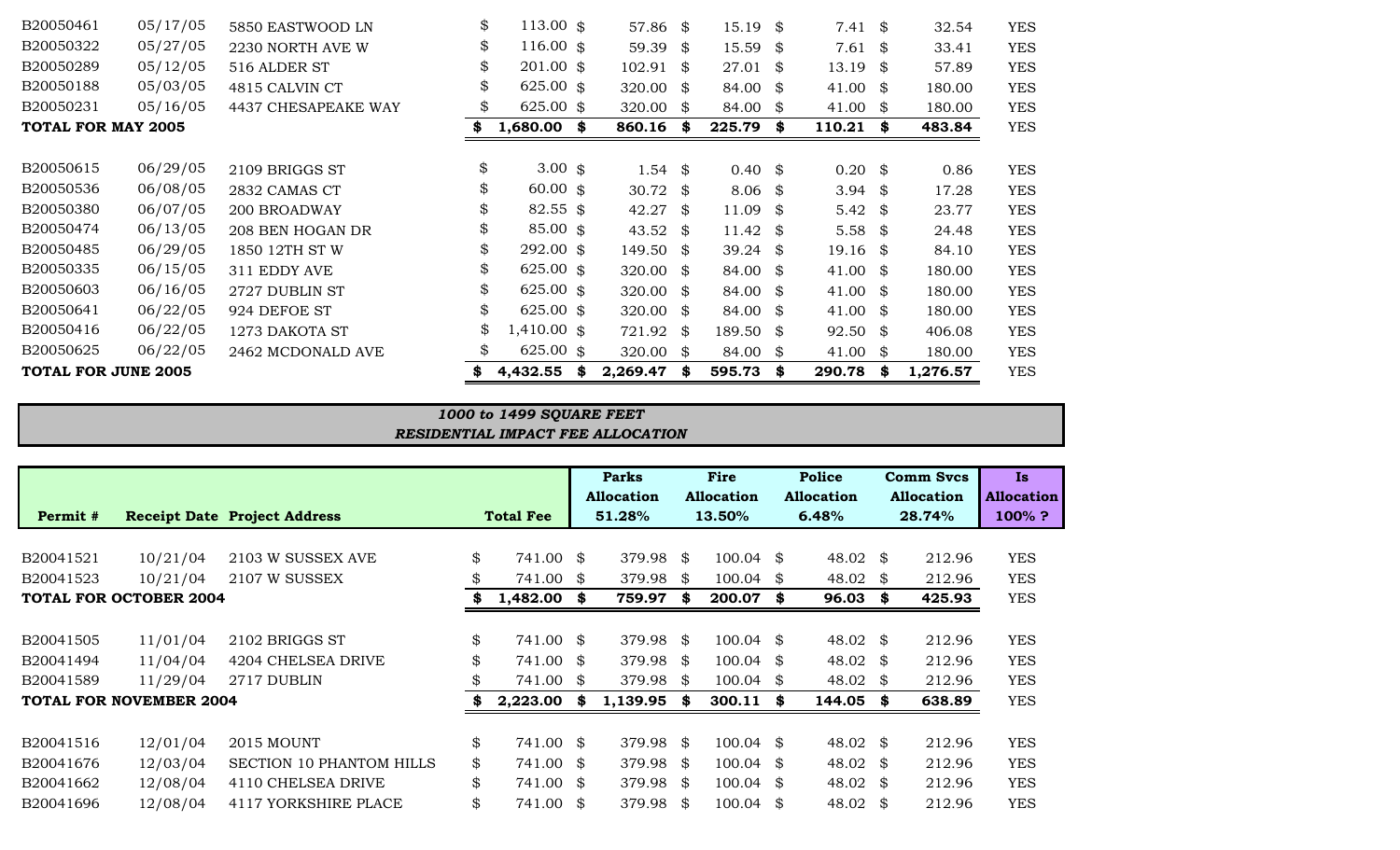| B20041607                   | 12/08/04                       | 1611 S 8TH ST W                  | \$       | 741.00                 | \$<br>379.98 \$        |      | 100.04           | \$       | 48.02                | \$<br>212.96     | <b>YES</b>               |
|-----------------------------|--------------------------------|----------------------------------|----------|------------------------|------------------------|------|------------------|----------|----------------------|------------------|--------------------------|
| B20041661                   | 12/08/04                       | 4104 CHELSEA PLACE               | \$       | 741.00                 | \$<br>379.98 \$        |      | 100.04           | \$       | 48.02                | \$<br>212.96     | <b>YES</b>               |
| B20041695                   | 12/13/04                       | 4109 YORKSHIRE PLACE             | \$       | 741.00                 | \$<br>379.98           | \$   | 100.04           | \$       | 48.02                | \$<br>212.96     | <b>YES</b>               |
| B20041697                   | 12/21/04                       | 2120 JASMINE PLACE               | \$       | 741.00                 | \$<br>379.98           | -\$  | 100.04           | \$       | 48.02                | \$<br>212.96     | <b>YES</b>               |
| B20041718                   | 12/29/04                       | 1508 KEMP ST                     | \$       | 741.00                 | \$<br>379.98           | -\$  | 100.04           | \$       | 48.02                | \$<br>212.96     | <b>YES</b>               |
| B20041717                   | 12/29/04                       | 1514 KEMP ST                     | \$       | 741.00                 | \$<br>379.98           | -\$  | 100.04           | \$       | 48.02                | \$<br>212.96     | <b>YES</b>               |
| B20041716                   | 12/29/04                       | 1502 KEMP ST                     |          | 741.00                 | \$<br>379.98           | \$   | 100.04           | \$       | 48.02                | \$<br>212.96     | <b>YES</b>               |
|                             | <b>TOTAL FOR DECEMBER 2004</b> |                                  | \$       | 8,151.00               | \$<br>4,179.83         |      | \$1,100.39       | \$       | 528.18               | \$<br>2,342.60   | <b>YES</b>               |
|                             |                                |                                  |          |                        |                        |      |                  |          |                      |                  |                          |
| B20041595                   | 01/04/05                       | 1832 BURLINGTON                  | \$       | 741.00                 | \$<br>379.98 \$        |      | 100.04           | \$       | 48.02                | \$<br>212.96     | <b>YES</b>               |
| B20041692                   | 01/07/05                       | 4112 GEARY LN B                  | \$       | 741.00                 | \$<br>379.98           | \$   | 100.04           | \$       | 48.02                | \$<br>212.96     | <b>YES</b>               |
| B20041690                   | 01/07/05                       | 4112 GEARY LN A                  |          | 741.00                 | \$<br>379.98           | \$   | 100.04           | \$       | 48.02                | \$<br>212.96     | <b>YES</b>               |
| B20041672                   | 01/12/05                       | 1402 DEFOE ST                    |          | 741.00                 | \$<br>379.98           | \$   | 100.04           | \$       | 48.02                | \$<br>212.96     | <b>YES</b>               |
|                             | <b>TOTAL FOR JANUARY 2005</b>  |                                  | \$       | 2,964.00               | \$<br>1,519.94 \$      |      | 400.14           | \$       | 192.07               | \$<br>851.85     | <b>YES</b>               |
|                             |                                |                                  |          |                        |                        |      |                  |          |                      |                  |                          |
| B20041653                   | 02/16/05                       | 2814 DUBLIN ST                   | \$       | 741.00                 | \$<br>378.58 \$        |      | 100.48           | \$       | 48.46 \$             | 213.48           | <b>YES</b>               |
| B20050019                   | 02/14/05                       | 1838 S 14TH ST W                 | \$       | 741.00                 | \$<br>378.58           | - \$ | 100.48           | \$       | 48.46 \$             | 213.48           | <b>YES</b>               |
| B20050061                   | 02/16/05                       | 4105 YORKSHIRE PL                | \$       | 741.00                 | \$<br>378.58 \$        |      | 100.48           | \$       | 48.46                | \$<br>213.48     | <b>YES</b>               |
| B20050063                   | 02/22/05                       | 2126 BRIGGS ST                   | \$       | 741.00                 | \$<br>378.58           | \$   | 100.48           | \$       | 48.46                | \$<br>213.48     | <b>YES</b>               |
| B20050063                   | 02/22/05                       | 2120 BRIGGS ST                   |          | 741.00                 | \$<br>378.58           | - \$ | 100.48           | \$       | 48.46                | \$<br>213.48     | <b>YES</b>               |
|                             |                                |                                  |          |                        |                        | -\$  |                  |          |                      |                  |                          |
|                             | <b>TOTAL FOR FEBRUARY 2005</b> |                                  | \$       | 3,705.00               | \$<br>1,892.88         |      | 502.40           | \$       | 242.31               | \$<br>1,067.41   | <b>YES</b>               |
|                             |                                |                                  |          |                        |                        |      |                  |          |                      |                  |                          |
| B20050102                   | 03/01/05                       | 4037 MELROSE PL                  | \$       | 741.00 \$              | 379.98                 | \$   | 100.04           | \$       | 48.02                | \$<br>212.96     | <b>YES</b>               |
| B20050094                   | 03/14/05                       | 4807 STOREHOUSE WAY              | \$       | 741.00 \$              | 379.98                 | \$   | 100.04           | \$       | 48.02                | \$<br>212.96     | <b>YES</b>               |
| B20050096                   | 03/14/05                       | 4819 STOREHOUSE WAY              | \$       | 741.00 \$              | 379.98                 | -\$  | 100.04           | \$       | 48.02                | \$<br>212.96     | <b>YES</b>               |
| B20050178                   | 03/17/05                       | 4032 MELROSE PL                  | \$       | 741.00 \$              | 379.98                 | -\$  | 100.04           | \$       | 48.02                | \$<br>212.96     | <b>YES</b>               |
| B20050282                   | 03/29/05                       | 4010 CHELSEA DR                  | \$       | 741.00 \$              | 379.98                 | \$   | 100.04           | \$       | 48.02                | \$<br>212.96     | <b>YES</b>               |
| B20050283                   | 03/29/05                       | 4020 CHELSEA DR                  | \$       | 741.00 \$              | 379.98                 | \$   | 100.04           | \$       | 48.02                | \$<br>212.96     | <b>YES</b>               |
| <b>TOTAL FOR MARCH 2005</b> |                                |                                  | \$       | 4,446.00               | \$<br>2,279.91         | \$   | 600.21           | \$       | 288.10               | \$<br>1,277.78   | <b>YES</b>               |
|                             |                                |                                  |          |                        |                        |      |                  |          |                      |                  |                          |
| B20050183                   | 04/11/05                       | 4802 CALVIN CT                   | \$       | 741.00 \$              | 379.98                 | \$   | 100.04           | \$       | 48.02 \$             | 212.96           | <b>YES</b>               |
| B20050187                   | 04/11/05                       | 4814 CALVIN CT                   | \$       | 741.00 \$              | 379.98                 | \$   | 100.04           | \$       | 48.02 \$             | 212.96           | <b>YES</b>               |
| B20050185                   | 04/11/05                       | 4808 CALVIN CT                   | \$       | 741.00 \$              | 379.98 \$              |      | 100.04           | \$       | 48.02 \$             | 212.96           | <b>YES</b>               |
| B20050339                   | 04/13/05                       | 818 DEFOE ST                     | \$       | 741.00 \$              | 379.98 \$              |      | 100.04           | \$       | 48.02 \$             | 212.96           | <b>YES</b>               |
| B20050340                   | 04/13/05                       | 822 DEFOE ST                     | \$       | 741.00 \$              | 379.98                 | -\$  | 100.04           | \$       | 48.02                | \$<br>212.96     | <b>YES</b>               |
| B20050368                   | 04/14/05                       | 4324 DEVERAUX PL                 | \$       | 741.00 \$              | 379.98 \$              |      | 100.04           | \$       | 48.02 \$             | 212.96           | <b>YES</b>               |
| B20050137                   | 04/19/05                       | 2309 KEMP ST                     | \$       | 741.00 \$              | 379.98                 | - \$ | 100.04           | \$       | 48.02 \$             | 212.96           | <b>YES</b>               |
| B20050190                   | 04/26/05                       | 4821 CALVIN CT                   | \$       | 741.00 \$              | 379.98 \$              |      | 100.04           | \$       | 48.02 \$             | 212.96           | <b>YES</b>               |
| B20050194<br>B20050192      | 04/27/05<br>04/27/05           | 4818 SONOMA ST<br>4804 SONOMA ST | \$<br>\$ | 741.00 \$<br>741.00 \$ | 379.98 \$<br>379.98 \$ |      | 100.04<br>100.04 | \$<br>\$ | 48.02 \$<br>48.02 \$ | 212.96<br>212.96 | <b>YES</b><br><b>YES</b> |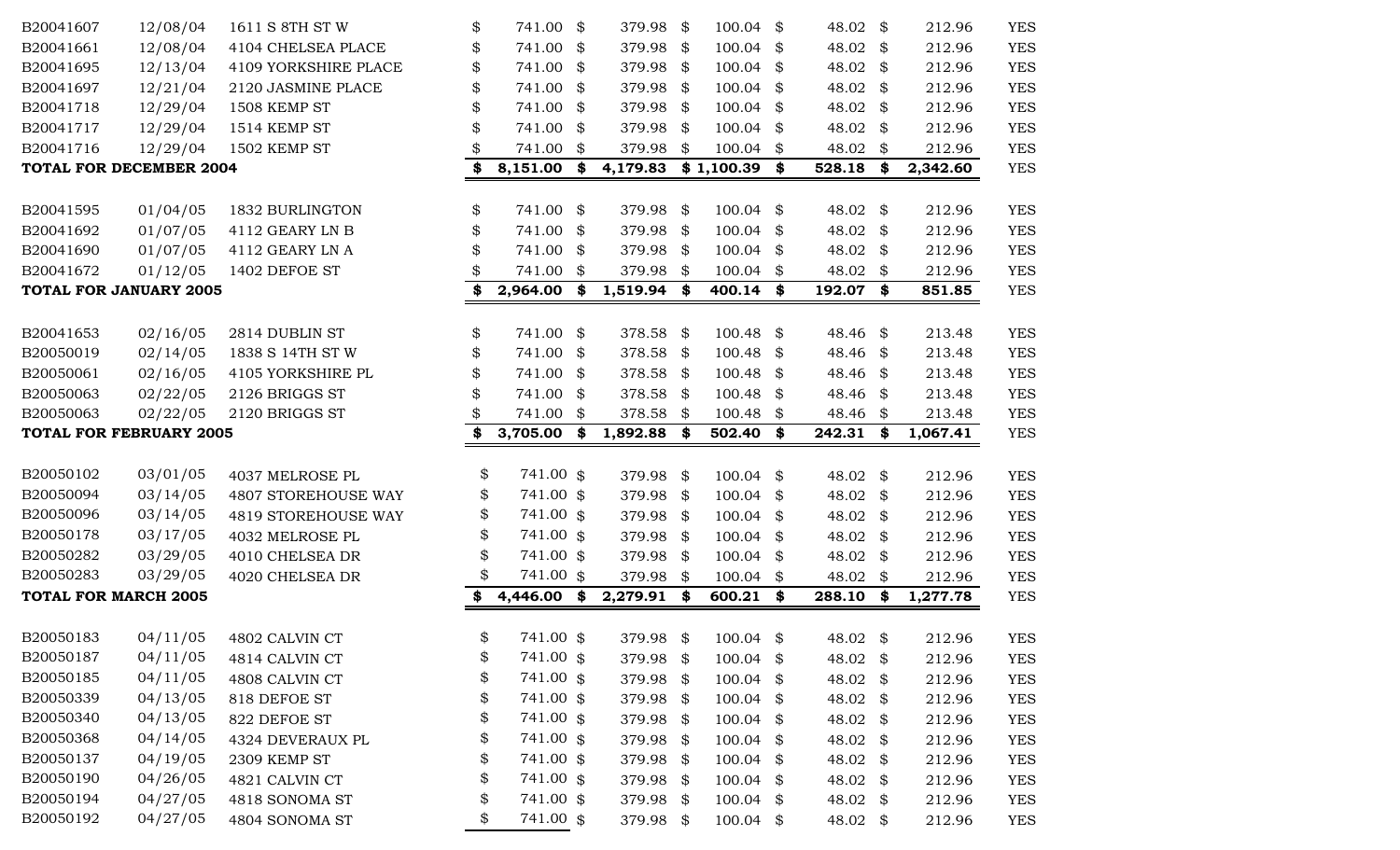|                    |                                                           | \$<br>7,410.00 | \$                                                                   | 3,799.85                                                                                                                                                                                        |                  |                                                                                                                                                                         | \$         | 480.17                                                                                                                         | \$  | 2,129.63       | <b>YES</b> |
|--------------------|-----------------------------------------------------------|----------------|----------------------------------------------------------------------|-------------------------------------------------------------------------------------------------------------------------------------------------------------------------------------------------|------------------|-------------------------------------------------------------------------------------------------------------------------------------------------------------------------|------------|--------------------------------------------------------------------------------------------------------------------------------|-----|----------------|------------|
| 05/05/05           | 4033 YORKSHIRE PL                                         |                |                                                                      |                                                                                                                                                                                                 | - \$             |                                                                                                                                                                         |            |                                                                                                                                | \$  | 212.96         | <b>YES</b> |
| 05/16/05           | 4449 CHESAPEAKE WAY                                       |                |                                                                      |                                                                                                                                                                                                 |                  |                                                                                                                                                                         | - \$       | 48.02                                                                                                                          | \$  | 212.96         | <b>YES</b> |
| 05/16/05           | 4431 CHESAPEAKE WAY                                       |                |                                                                      |                                                                                                                                                                                                 |                  | 100.04                                                                                                                                                                  | \$         | 48.02                                                                                                                          | \$  | 212.96         | <b>YES</b> |
| 05/16/05           | 4443 CHESAPEAKE WAY                                       |                |                                                                      |                                                                                                                                                                                                 |                  | 100.04                                                                                                                                                                  | \$         | 48.02                                                                                                                          | \$  | 212.96         | <b>YES</b> |
| 05/20/05           | 5208 DUTTON CT                                            |                |                                                                      |                                                                                                                                                                                                 |                  |                                                                                                                                                                         | - \$       | 48.02                                                                                                                          | \$  | 212.96         | <b>YES</b> |
| 05/24/05           | 2132 BRIGGS ST                                            |                |                                                                      |                                                                                                                                                                                                 |                  |                                                                                                                                                                         |            | 48.02                                                                                                                          | \$  | 212.96         | <b>YES</b> |
| 05/24/05           | 2138 BRIGGS ST                                            |                |                                                                      |                                                                                                                                                                                                 | - \$             |                                                                                                                                                                         |            | 48.02                                                                                                                          | \$  | 212.96         | <b>YES</b> |
| TOTAL FOR MAY 2005 |                                                           | \$<br>5,187.00 | \$                                                                   | 2,659.89                                                                                                                                                                                        | - \$             | 700.25                                                                                                                                                                  | \$         | 336.12                                                                                                                         | \$  | 1,490.74       | <b>YES</b> |
|                    |                                                           |                |                                                                      |                                                                                                                                                                                                 |                  |                                                                                                                                                                         |            |                                                                                                                                |     |                |            |
| 05/31/05           | 4421 CHESAPEAKE WAY                                       |                |                                                                      |                                                                                                                                                                                                 |                  |                                                                                                                                                                         |            |                                                                                                                                | \$  | 212.96         | <b>YES</b> |
| 05/31/05           | 4411 CHESAPEAKE WAY                                       |                |                                                                      |                                                                                                                                                                                                 |                  |                                                                                                                                                                         | - \$       | 48.02                                                                                                                          | \$  | 212.96         | <b>YES</b> |
| 05/31/05           | 4417 CHESAPEAKE WAY                                       |                |                                                                      |                                                                                                                                                                                                 |                  | 100.04                                                                                                                                                                  | -\$        | 48.02                                                                                                                          | \$  | 212.96         | <b>YES</b> |
| 06/01/05           | 4104 YORKSHIRE PL                                         |                |                                                                      |                                                                                                                                                                                                 |                  |                                                                                                                                                                         | - \$       | 48.02                                                                                                                          | \$  | 212.96         | <b>YES</b> |
| 06/01/05           | 4012 YORKSHIRE PL                                         |                |                                                                      |                                                                                                                                                                                                 |                  |                                                                                                                                                                         | - \$       | 48.02                                                                                                                          | SS. | 212.96         | <b>YES</b> |
| 06/16/05           | 2731 DUBLIN ST                                            |                |                                                                      |                                                                                                                                                                                                 |                  |                                                                                                                                                                         | - \$       | 48.02                                                                                                                          | \$  | 212.96         | <b>YES</b> |
| 06/29/05           | 2139 BRIGGS ST                                            |                |                                                                      |                                                                                                                                                                                                 |                  |                                                                                                                                                                         | - \$       | 48.02                                                                                                                          | \$  | 212.96         | <b>YES</b> |
| 06/29/05           | 2143 BRIGGS ST                                            |                |                                                                      |                                                                                                                                                                                                 | - \$             | 100.04                                                                                                                                                                  | \$         | 48.02                                                                                                                          | \$  | 212.96         | <b>YES</b> |
|                    |                                                           | \$<br>5,928.00 | S                                                                    | 3,039.88                                                                                                                                                                                        | \$               | 800.28                                                                                                                                                                  | \$         | 384.13                                                                                                                         | \$  | 1,703.71       | <b>YES</b> |
|                    | <b>TOTAL FOR APRIL 2005</b><br><b>TOTAL FOR JUNE 2005</b> | \$<br>\$<br>\$ | \$<br>\$<br>\$<br>\$<br>\$<br>\$<br>\$<br>\$<br>\$<br>\$<br>\$<br>\$ | 741.00 \$<br>741.00 \$<br>741.00 \$<br>741.00 \$<br>741.00 \$<br>741.00 \$<br>741.00 \$<br>741.00 \$<br>741.00 \$<br>741.00 \$<br>741.00 \$<br>741.00 \$<br>741.00 \$<br>741.00 \$<br>741.00 \$ | 379.98<br>379.98 | 379.98<br>379.98 \$<br>- \$<br>379.98 \$<br>379.98 \$<br>379.98 \$<br>379.98<br>379.98 \$<br>379.98 \$<br>379.98 \$<br>379.98 \$<br>379.98 \$<br>379.98 \$<br>379.98 \$ | \$1,000.35 | $100.04$ \$<br>100.04<br>100.04<br>$100.04$ \$<br>$100.04$ \$<br>$100.04$ \$<br>100.04<br>100.04<br>100.04<br>100.04<br>100.04 |     | 48.02<br>48.02 |            |

| 1000 to 1499 SQUARE FEET                                      |  |
|---------------------------------------------------------------|--|
| <b>RESIDENTIAL IMPACT FEE ALLOCATION - Pleasantview Homes</b> |  |

|           |                                |      |                        |                  |                    |  | <b>Parks</b>             |     | Fire                 | Police            |    | <b>Comm Svcs</b>  | Is.               |
|-----------|--------------------------------|------|------------------------|------------------|--------------------|--|--------------------------|-----|----------------------|-------------------|----|-------------------|-------------------|
|           |                                |      |                        |                  |                    |  | <b>Allocation</b>        |     | <b>Allocation</b>    | <b>Allocation</b> |    | <b>Allocation</b> | <b>Allocation</b> |
| Permit #  | <b>Receipt Date</b>            |      | <b>Project Address</b> | <b>Total Fee</b> |                    |  | $0.00\%$                 |     | 27.71%               | 13.30%            |    | 58.99%            | $100\%$ ?         |
|           |                                |      |                        |                  |                    |  |                          |     |                      |                   |    |                   |                   |
| B20051002 | 10/18/05                       |      |                        | \$               | 361.00 $\text{\$}$ |  | $\overline{\phantom{a}}$ | \$  | $100.03$ \$          | 48.01             | S. | 212.95            | <b>YES</b>        |
| B20050999 | 10/18/05                       |      |                        | \$               | $361.00$ \$        |  | $\overline{\phantom{a}}$ | \$  | $100.03$ \$          | 48.01             | \$ | 212.95            | <b>YES</b>        |
| B20051183 | 10/28/05                       |      |                        | \$               | 361.00 $\text{\$}$ |  | $\overline{\phantom{0}}$ | \$  | $100.03 \text{ }$ \$ | 48.01             | S. | 212.95            | <b>YES</b>        |
| B20051305 | 10/28/05                       |      |                        | \$               | $361.00$ \$        |  | $\overline{\phantom{0}}$ | \$  | $100.03$ \$          | 48.01             | S. | 212.95            | <b>YES</b>        |
| B20051181 | 10/28/05                       |      |                        | \$               | $361.00$ \$        |  |                          | \$. | $100.03$ \$          | 48.01             | \$ | 212.95            | <b>YES</b>        |
|           | <b>TOTAL FOR OCTOBER 2005</b>  |      |                        |                  | 1,805.00           |  | \$0.00                   |     | \$500.17             | \$240.07          |    | \$1,064.77        | <b>YES</b>        |
|           |                                |      |                        |                  |                    |  |                          |     |                      |                   |    |                   |                   |
| B20051406 | 11/28/05                       | 4026 | O'SHAUGHNESY ST        | \$               | 361.00 $\text{\$}$ |  | $\overline{\phantom{0}}$ | \$  | $100.03 \text{ }$ \$ | 48.01             | \$ | 212.95            | <b>YES</b>        |
| B20051404 | 11/28/05                       | 4018 | <b>O'SHAUGHNESY ST</b> | \$               | 361.00 $\text{\$}$ |  | $\equiv$                 | \$  | $100.03 \text{ }$ \$ | 48.01             | \$ | 212.95            | <b>YES</b>        |
| B20051402 | 11/28/05                       | 4003 | <b>O'SHAUGHNESY ST</b> | \$               | 361.00 $$$         |  |                          | \$  | $100.03$ \$          | 48.01 \$          |    | 212.95            | <b>YES</b>        |
|           | <b>TOTAL FOR NOVEMBER 2005</b> |      |                        | 1,083.00<br>S.   |                    |  | \$0.00                   |     | \$300.10             | \$144.04          |    | \$638.86          | <b>YES</b>        |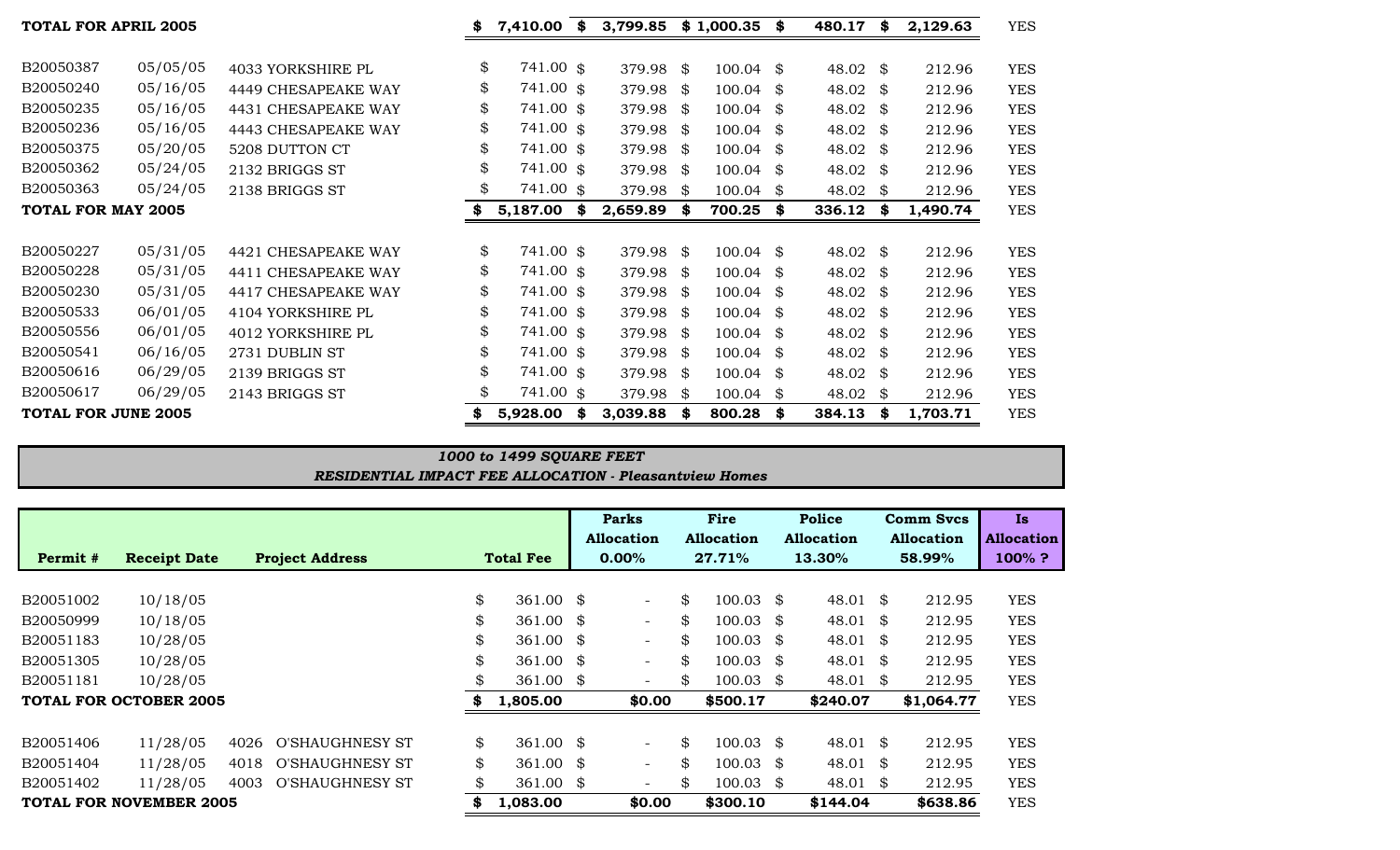| TOTAL FOR DECEMBER 2005 |          |      |                              | 722.00 |  | 200.07      | 96.03    | 425.91 | YES.       |
|-------------------------|----------|------|------------------------------|--------|--|-------------|----------|--------|------------|
| B20051509               |          |      | 12/15/05 2771 WESTMINSTER DR | 361.00 |  | $100.03$ \$ | 48.01 \$ | 212.95 | <b>YES</b> |
| B20051510               | 12/15/05 | 2787 | WESTMINSTER DR               | 361.00 |  | $100.03$ \$ | 48.01    | 212.95 | YES.       |

#### **NONE FOR JANUARY 2006**

| B20060065                      | 02/15/06 | 3934         | <b>O'SHAUGHNESY ST</b> | \$<br>361.00     | \$  | $\overline{\phantom{a}}$ | \$ | 100.03      | \$   | 48.01  | \$            | 212.95   | <b>YES</b> |
|--------------------------------|----------|--------------|------------------------|------------------|-----|--------------------------|----|-------------|------|--------|---------------|----------|------------|
| <b>TOTAL FOR FEBRUARY 2006</b> |          | \$<br>361.00 | \$                     | ٠                | \$  | $100.03$ \$              |    | 48.01       | \$   | 212.95 | <b>YES</b>    |          |            |
| B20060210                      | 03/30/06 | 3901         | ENGLAND BLVD           | \$<br>361.00     | \$  | $\overline{\phantom{a}}$ | \$ | $100.03$ \$ |      | 48.01  | \$            | 212.95   | <b>YES</b> |
| <b>TOTAL FOR MARCH 2006</b>    |          |              |                        | \$<br>361.00     | \$  | ۰.                       | \$ | 100.03      | - \$ | 48.01  | \$            | 212.95   | <b>YES</b> |
| B20060329                      | 04/24/06 | 3904         | <b>ENGLAND BLVD</b>    | \$<br>361.00 $$$ |     | $\overline{\phantom{0}}$ | \$ | $100.03$ \$ |      | 48.01  | \$            | 212.95   | <b>YES</b> |
| B20060330                      | 04/24/06 | 3836         | <b>ENGLAND BLVD</b>    | \$<br>361.00     | \$  | $\blacksquare$           | \$ | $100.03$ \$ |      | 48.01  | S.            | 212.95   | <b>YES</b> |
| B20060331                      | 04/27/06 | 3828         | ENGLAND BLVD           | 361.00           | \$  | $\overline{\phantom{a}}$ | S  | $100.03$ \$ |      | 48.01  | \$            | 212.95   | <b>YES</b> |
| <b>TOTAL FOR APRIL 2006</b>    |          |              |                        | 1,083.00         | \$  | $\blacksquare$           |    | 300.10      | \$   | 144.04 | \$            | 638.86   | <b>YES</b> |
| <b>NONE FOR MAY 2006</b>       |          |              |                        |                  |     |                          |    |             |      |        |               |          |            |
| B20060487                      | 06/07/06 | 3924         | CHELSEA DR             | \$<br>361.00     | -\$ |                          | \$ | $100.03$ \$ |      | 48.01  | -\$           | 212.95   | <b>YES</b> |
| B20060484                      | 06/07/06 | 3914         | <b>CHELSEA DR</b>      | \$<br>361.00     | \$  | $\overline{\phantom{0}}$ | \$ | $100.03$ \$ |      | 48.01  | \$            | 212.95   | <b>YES</b> |
| B20060580                      | 06/15/06 |              |                        | \$<br>361.00     | \$  | $\overline{\phantom{a}}$ |    | $100.03$ \$ |      | 48.01  | \$            | 212.95   | <b>YES</b> |
| B20060591                      | 06/15/06 | 3911         | MELROSE PL             | \$<br>361.00     | \$  | $\overline{\phantom{0}}$ |    | $100.03$ \$ |      | 48.01  | <sup>\$</sup> | 212.95   | <b>YES</b> |
| B20060584                      | 06/15/06 | 3931         | MELROSE PL             | \$<br>361.00     | \$  | $\overline{\phantom{a}}$ | \$ | $100.03$ \$ |      | 48.01  | \$            | 212.95   | <b>YES</b> |
| B20060589                      | 06/15/06 | 3933         | <b>CHELSEA DR</b>      | 361.00           | \$  | $\overline{\phantom{a}}$ | \$ | 100.03      | -\$  | 48.01  | \$            | 212.95   | <b>YES</b> |
| <b>TOTAL FOR JUNE 2006</b>     |          |              |                        | \$<br>2,166.00   | \$  |                          | S  | 600.20      | - \$ | 288.08 | \$            | 1,277.72 | <b>YES</b> |

| $\mid$ 1500 to 1999 SQUARE FEET   |  |
|-----------------------------------|--|
| RESIDENTIAL IMPACT FEE ALLOCATION |  |

|           |                              |                        |                  |        | <b>Parks</b> |                   | Fire |                   | <b>Police</b>     |      | <b>Comm Svcs</b>  | Is                |
|-----------|------------------------------|------------------------|------------------|--------|--------------|-------------------|------|-------------------|-------------------|------|-------------------|-------------------|
|           |                              |                        |                  |        |              | <b>Allocation</b> |      | <b>Allocation</b> | <b>Allocation</b> |      | <b>Allocation</b> | <b>Allocation</b> |
| Permit #  | <b>Receipt Date</b>          | <b>Project Address</b> | <b>Total Fee</b> |        |              | 51.09%            |      | 13.56%            | 6.54%             |      | 28.81%            | 100% ?            |
|           |                              |                        |                  |        |              |                   |      |                   |                   |      |                   |                   |
|           | <b>NONE FOR OCTOBER 2004</b> |                        |                  | $\sim$ |              | <b>CONTRACTOR</b> |      | $\sim$            | <b>COL</b>        |      |                   | YES               |
|           |                              |                        |                  |        |              |                   |      |                   |                   |      |                   |                   |
| B20041538 | 11/01/04                     | 2147 BRIGGS STREET     |                  | 826.00 | $\mathbb{S}$ | 422.00            | \$.  | 112.01 \$         | 54.02             | - SS | 237.97            | <b>YES</b>        |
| B20041539 | 11/01/04                     | 2151 BRIGGS STREET     |                  | 826.00 | - \$         | 422.00            | S    | $12.01$ \$        | 54.02             | \$.  | 237.97            | <b>YES</b>        |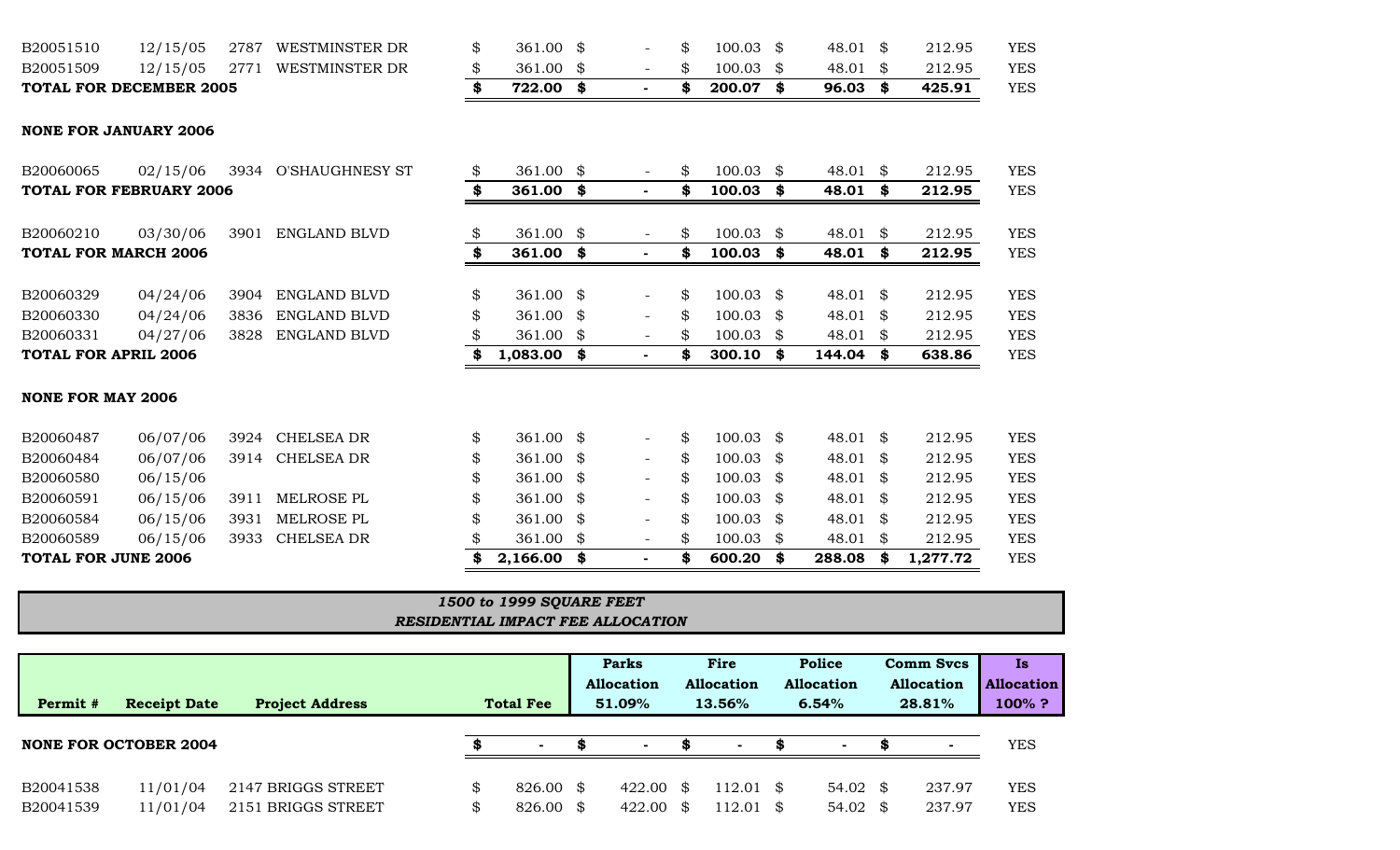| B20041496                   | 11/04/04                | 4116 CHELSEA DRIVE | \$<br>826.00    | \$<br>422.00      | \$            | 112.01      | \$   | 54.02      | \$       | 237.97           | <b>YES</b>               |
|-----------------------------|-------------------------|--------------------|-----------------|-------------------|---------------|-------------|------|------------|----------|------------------|--------------------------|
| B20041495                   | 11/04/04                | 4210 CHELSEA DRIVE | \$<br>826.00    | \$<br>422.00      | \$            | $112.01$ \$ |      | 54.02      | \$       | 237.97           | <b>YES</b>               |
| B20041493                   | 11/04/04                | 2506 MARY JANE     | \$<br>826.00    | \$<br>422.00      | \$            | 112.01      | \$   | 54.02      | \$       | 237.97           | <b>YES</b>               |
| B20041497                   | 11/04/04                | 4122 CHELSEA DRIVE | 826.00          | \$<br>422.00      | \$            | 112.01      | \$   | 54.02      | \$       | 237.97           | <b>YES</b>               |
| B20041628                   | 11/22/04                | 1316 LILLY COURT   | 826.00          | \$<br>422.00      | \$            | $112.01$ \$ |      | 54.02      | \$       | 237.97           | <b>YES</b>               |
|                             | TOTAL FOR NOVEMBER 2004 |                    | \$<br>5,782.00  | \$<br>2,954.02 \$ |               | 784.04 \$   |      | 378.14     | \$       | 1,665.79         | <b>YES</b>               |
|                             |                         |                    |                 | \$                | \$            |             | \$   |            | \$       |                  | <b>YES</b>               |
| B20050001                   | 01/14/05                | 415 BROOKS ST      | \$<br>198.00    | \$<br>101.16      | \$            | 26.85       | \$   | 12.95      | \$       | 57.04            | <b>YES</b>               |
| B20041720                   | 01/19/05                | 4045 O'LEARY ST    | \$<br>826.00    | \$<br>422.00      | \$            | 112.01      | - \$ | 54.02      | \$       | 237.97           | <b>YES</b>               |
| B20041721                   | 01/19/05                | 4045 O'LEARY ST    | \$<br>826.00    | \$<br>422.00      | \$            | $112.01$ \$ |      | 54.02      | \$       | 237.97           | <b>YES</b>               |
| B20041722                   | 01/19/05                | 2820 DUBLIN        | 826.00          | \$<br>422.00      | \$            | 112.01      | - \$ | 54.02      | \$       | 237.97           | <b>YES</b>               |
| B20041723                   | 01/19/05                | 2820 DUBLIN        | 826.00          | \$<br>422.00      | \$            | 112.01      | \$   | 54.02      | \$       | 237.97           | <b>YES</b>               |
|                             | TOTAL FOR JANUARY 2005  |                    | \$<br>3,502.00  | \$<br>1,789.17 \$ |               | 474.87 \$   |      | 229.03     | \$       | 1,008.93         | <b>YES</b>               |
| B20050099                   | 03/01/05                | 4011 MELROSE PL    | \$<br>826.00 \$ | 422.00            | \$            | $112.01$ \$ |      | 54.02      | \$       | 237.97           | <b>YES</b>               |
| B20050100                   | 03/01/05                | 4021 MELROSE PL    | \$<br>826.00 \$ | 422.00            | \$            | $112.01$ \$ |      | 54.02      | \$       | 237.97           | <b>YES</b>               |
| B20050119                   | 03/01/05                | 4008 MELROSE PL    | \$<br>826.00 \$ | 422.00            | \$            | $112.01$ \$ |      | 54.02      | \$       | 237.97           | <b>YES</b>               |
| B20050101                   | 03/01/05                | 4027 MELROSE PL    | \$<br>826.00 \$ | 422.00            | \$            | $112.01$ \$ |      | 54.02      | \$       | 237.97           | <b>YES</b>               |
| B20050098                   | 03/01/05                | 4001 MELROSE PL    | \$<br>826.00 \$ | 422.00            | \$            | $112.01$ \$ |      | 54.02      | \$       | 237.97           | <b>YES</b>               |
| B20050121                   | 03/01/05                | 4018 MELROSE PL    | \$<br>826.00 \$ | 422.00            | \$            | $112.01$ \$ |      | 54.02      | \$       | 237.97           | <b>YES</b>               |
| B20050103                   | 03/01/05                | 4043 MELROSE PL    | \$<br>826.00 \$ | 422.00            | $\frac{1}{2}$ | 112.01      | - \$ | 54.02      | \$       | 237.97           | <b>YES</b>               |
| B20050076                   | 03/02/05                | 4109 O'LEARY ST    | \$<br>826.00 \$ | 422.00            | \$            | $112.01$ \$ |      | 54.02      | \$       | 237.97           | <b>YES</b>               |
| B20050134                   | 03/09/05                | 6012 COBURG LN     | \$<br>826.00 \$ | 422.00            | \$            | $112.01$ \$ |      | 54.02      | \$       | 237.97           | <b>YES</b>               |
| B20050056                   | 03/15/05                | 2236 NORTH AVE W   | \$<br>826.00 \$ | 422.00            | \$            | 112.01      | - \$ | 54.02      | \$       | 237.97           | <b>YES</b>               |
| B20050182                   | 03/17/05                | 4041 CHELSEA DR    | \$<br>826.00 \$ | 422.00            | \$            | 112.01      | - \$ | 54.02      | \$       | 237.97           | <b>YES</b>               |
| B20050177                   | 03/17/05                | 4026 MELROSE PL    | \$<br>826.00 \$ | 422.00            | \$            | 112.01      | \$   | 54.02      | \$       | 237.97           | <b>YES</b>               |
| B20050180                   | 03/17/05                | 4029 CHELSEA DR    | \$<br>826.00 \$ | 422.00            | \$            | 112.01      | \$   | 54.02      | \$       | 237.97           | <b>YES</b>               |
| B20050181                   | 03/17/05                | 4035 CHELSEA DR    | \$<br>826.00 \$ | 422.00            | \$            | $112.01$ \$ |      | 54.02      | \$       | 237.97           | <b>YES</b>               |
| B20050179                   | 03/17/05                | 4038 MELROSE PL    | \$<br>826.00 \$ | 422.00            | \$            | 112.01      | \$   | 54.02      | \$       | 237.97           | <b>YES</b>               |
| B20050085                   | 03/28/05                | 6007 COBURG LN     | \$<br>826.00 \$ | 422.00            | \$            | 112.01      | \$   | 54.02      | \$       | 237.97           | <b>YES</b>               |
| B20050262                   | 03/29/05                | 4003 CHELSEA DR    | \$<br>826.00 \$ | 422.00            | \$            | 112.01      | \$   | 54.02      | \$       | 237.97           | <b>YES</b>               |
| B20050261                   | 03/29/05                | 4019 CHELSEA DR    | \$<br>826.00 \$ | 422.00 \$         |               | $112.01$ \$ |      | 54.02      | \$       | 237.97           | <b>YES</b>               |
| B20050263                   | 03/29/05                | 4009 CHELSEA DR    | \$<br>826.00 \$ | 422.00            | \$            | $112.01$ \$ |      | 54.02 \$   |          | 237.97           | <b>YES</b>               |
| <b>TOTAL FOR MARCH 2005</b> |                         |                    | \$15,694.00     | \$8,018.06        |               | \$2,128.11  |      | \$1,026.39 |          | \$4,521.44       | <b>YES</b>               |
| B20050284                   | 04/04/05                | 4028 CHELSEA DR    | \$<br>826.00 \$ | 422.00 \$         |               | $112.01$ \$ |      | 54.02      | \$       | 237.97           | <b>YES</b>               |
| B20050286                   | 04/04/05                | 4042 CHELSEA DR    | \$<br>826.00 \$ | 422.00 \$         |               | $112.01$ \$ |      | 54.02      |          |                  |                          |
| B20050285                   | 04/04/05                | 4034 CHELSEA DR    | \$<br>826.00 \$ | 422.00 \$         |               | $112.01$ \$ |      | 54.02      | \$<br>\$ | 237.97<br>237.97 | <b>YES</b><br><b>YES</b> |
| B20050189                   | 04/11/05                | 4820 CALVIN CT     | \$<br>826.00 \$ | 422.00 \$         |               | $112.01$ \$ |      | 54.02      |          | 237.97           | <b>YES</b>               |
| B20050125                   | 04/11/05                |                    | \$<br>826.00 \$ |                   |               |             |      |            | \$       |                  |                          |
|                             |                         | 4020 GALWAY AVE    |                 | 422.00 \$         |               | $112.01$ \$ |      | 54.02 \$   |          | 237.97           | <b>YES</b>               |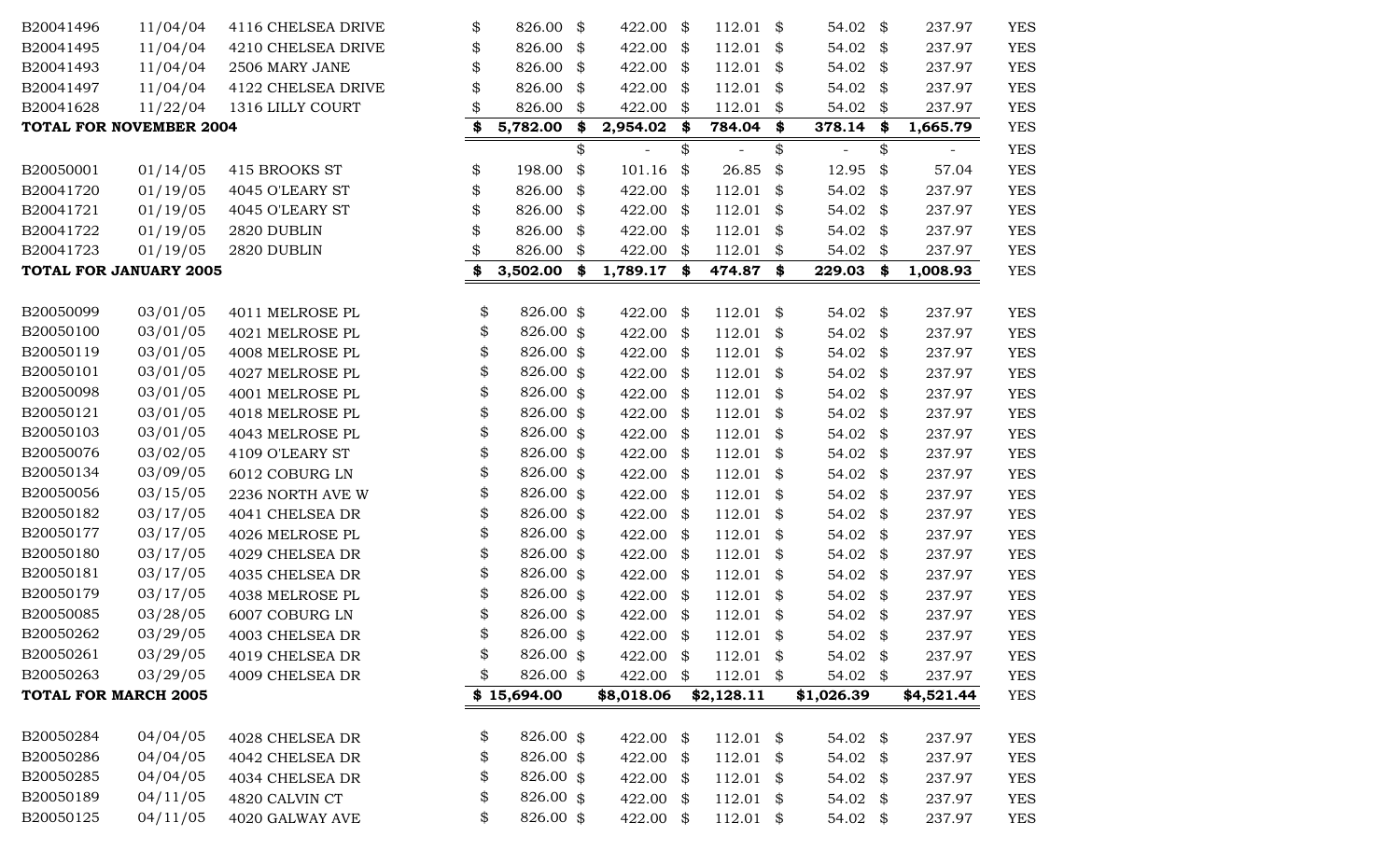|           |                     |                        |                  | <b>Parks</b>             |                   | Fire   |      | Police            | <b>Comm Svcs</b>  | Is                |
|-----------|---------------------|------------------------|------------------|--------------------------|-------------------|--------|------|-------------------|-------------------|-------------------|
|           |                     |                        |                  | <b>Allocation</b>        | <b>Allocation</b> |        |      | <b>Allocation</b> | <b>Allocation</b> | <b>Allocation</b> |
| Permit #  | <b>Receipt Date</b> | <b>Project Address</b> | <b>Total Fee</b> | $0.00\%$                 | 27.72%            |        |      | 13.37%            | 58.91%            | 100%?             |
|           |                     |                        |                  |                          |                   |        |      |                   |                   |                   |
| B20050998 | 10/18/05            | 4126 ENGLAND BLVD      | 404.00 \$        | $\overline{\phantom{0}}$ |                   | 111.99 | - \$ | 54.01             | 238.00            | <b>YES</b>        |

# *RESIDENTIAL IMPACT FEE ALLOCATION - Pleasantview Homes 1500 to 1999 SQUARE FEET*

| B20050195                   | 04/27/05 | 4824 SONOMA ST      | \$<br>826.00 \$ | 422.00     | \$   | $112.01$ \$ |      | 54.02 \$ | 237.97       | <b>YES</b> |
|-----------------------------|----------|---------------------|-----------------|------------|------|-------------|------|----------|--------------|------------|
| <b>TOTAL FOR APRIL 2005</b> |          |                     | \$<br>5,782.00  | \$2,954.02 |      | \$784.04    |      | \$378.14 | \$1,665.79   | <b>YES</b> |
| B20050386                   | 05/05/05 | 4011 YORKSHIRE PL   | \$<br>826.00 \$ | 422.00 \$  |      | $112.01$ \$ |      | 54.02 \$ | 237.97       | <b>YES</b> |
| B20050389                   | 05/05/05 | 4027 YORKSHIRE PL   | \$<br>826.00 \$ | 422.00 \$  |      | $112.01$ \$ |      | 54.02 \$ | 237.97       | <b>YES</b> |
| B20050391                   | 05/05/05 | 4019 YORKSHIRE PL   | \$<br>826.00 \$ | 422.00 \$  |      | 112.01      | \$   | 54.02 \$ | 237.97       | <b>YES</b> |
| B20050390                   | 05/05/05 | 4005 YORKSHIRE PL   | \$<br>826.00 \$ | 422.00     | - \$ | 112.01      | -\$  | 54.02    | \$<br>237.97 | <b>YES</b> |
| B20050388                   | 05/05/05 | 4039 YORKSHIRE PL   | 826.00 \$       | 422.00 \$  |      | 112.01      | \$   | 54.02 \$ | 237.97       | <b>YES</b> |
| B20050357                   | 05/06/05 | 4115 O'LEARY ST     | \$<br>826.00 \$ | 422.00 \$  |      | 112.01      | \$   | 54.02    | \$<br>237.97 | <b>YES</b> |
| B20050233                   | 05/16/05 | 4455 CHESAPEAKE WAY | \$<br>826.00 \$ | 422.00 \$  |      | 112.01      | \$   | 54.02 \$ | 237.97       | <b>YES</b> |
| B20050458                   | 05/17/05 | 4341 DEVERAUX PL    | 826.00 \$       | 422.00     | \$   | 112.01      | \$   | 54.02    | \$<br>237.97 | <b>YES</b> |
| B20050459                   | 05/17/05 | 4341 DEVERAUX PL    | 826.00 \$       | 422.00     | \$   | $112.01$ \$ |      | 54.02 \$ | 237.97       | <b>YES</b> |
| <b>TOTAL FOR MAY 2005</b>   |          |                     | \$<br>7,434.00  | \$3,798.03 |      | \$1,008.05  |      | \$486.18 | \$2,141.74   | <b>YES</b> |
|                             |          |                     |                 |            |      |             |      |          |              |            |
| B20050615                   | 06/29/05 | 2109 BRIGGS ST      | \$<br>823.00 \$ | 420.47 \$  |      | $111.60$ \$ |      | 53.82 \$ | 237.11       | <b>YES</b> |
| B20050524                   | 06/22/05 | 922 DEFOE ST        | \$<br>826.00 \$ | 422.00 \$  |      | $112.01$ \$ |      | 54.02 \$ | 237.97       | <b>YES</b> |
| B20050232                   | 05/31/05 | 4405 CHESAPEAKE WAY | \$<br>826.00 \$ | 422.00 \$  |      | $112.01$ \$ |      | 54.02 \$ | 237.97       | <b>YES</b> |
| B20050237                   | 05/31/05 | 4427 CHESAPEAKE WAY | \$<br>826.00 \$ | 422.00 \$  |      | 112.01      | \$   | 54.02 \$ | 237.97       | <b>YES</b> |
| B20050531                   | 06/01/05 | 4040 YORKSHIRE PL   | \$<br>826.00 \$ | 422.00 \$  |      | 112.01      | \$   | 54.02 \$ | 237.97       | <b>YES</b> |
| B20050619                   | 06/22/05 | 2115 BRIGGS ST      | \$<br>826.00 \$ | 422.00 \$  |      | 112.01      | \$   | 54.02 \$ | 237.97       | <b>YES</b> |
| B20050558                   | 06/01/05 | 4018 YORKSHIRE PL   | \$<br>826.00 \$ | 422.00 \$  |      | $112.01$ \$ |      | 54.02 \$ | 237.97       | <b>YES</b> |
| B20050534                   | 06/09/05 | 4112 YORKSHIRE PL   | \$<br>826.00 \$ | 422.00 \$  |      | 112.01      | \$   | 54.02 \$ | 237.97       | <b>YES</b> |
| B20050618                   | 06/22/05 | 2135 BRIGGS ST      | \$<br>826.00 \$ | 422.00 \$  |      | 112.01      | \$   | 54.02 \$ | 237.97       | <b>YES</b> |
| B20050557                   | 06/01/05 | 4006 YORKSHIRE PL   | \$<br>826.00 \$ | 422.00 \$  |      | 112.01      | \$   | 54.02 \$ | 237.97       | <b>YES</b> |
| B20050532                   | 06/01/05 | 4100 YORKSHIRE PL   | \$<br>826.00 \$ | 422.00 \$  |      | $112.01$ \$ |      | 54.02 \$ | 237.97       | <b>YES</b> |
| B20050584                   | 06/10/05 | 2702 THAMES ST      | \$<br>826.00 \$ | 422.00     | -\$  | 112.01      | \$   | 54.02 \$ | 237.97       | <b>YES</b> |
| B20050530                   | 06/01/05 | 4030 YORKSHIRE PL   | 826.00 \$       | 422.00 \$  |      | 112.01      | \$   | 54.02 \$ | 237.97       | <b>YES</b> |
| B20050436                   | 06/02/05 | 2636 RODERICK WAY   | 826.00 \$       | 422.00     | - \$ | 112.01      | - \$ | 54.02 \$ | 237.97       | <b>YES</b> |
| B20050549                   | 06/23/05 | 226 BENTON AVE      | 826.00 \$       | 422.00     | \$   | $112.01$ \$ |      | 54.02 \$ | 237.97       | <b>YES</b> |
| <b>TOTAL FOR JUNE 2005</b>  |          |                     | \$12,387.00     | \$6,328.52 |      | \$1,679.68  |      | \$810.11 | \$3,568.69   | <b>YES</b> |

B20050184 04/26/05 4803 CALVIN CT \$ 826.00 \$ 422.00 \$ 112.01 \$ 54.02 \$ 237.97 YES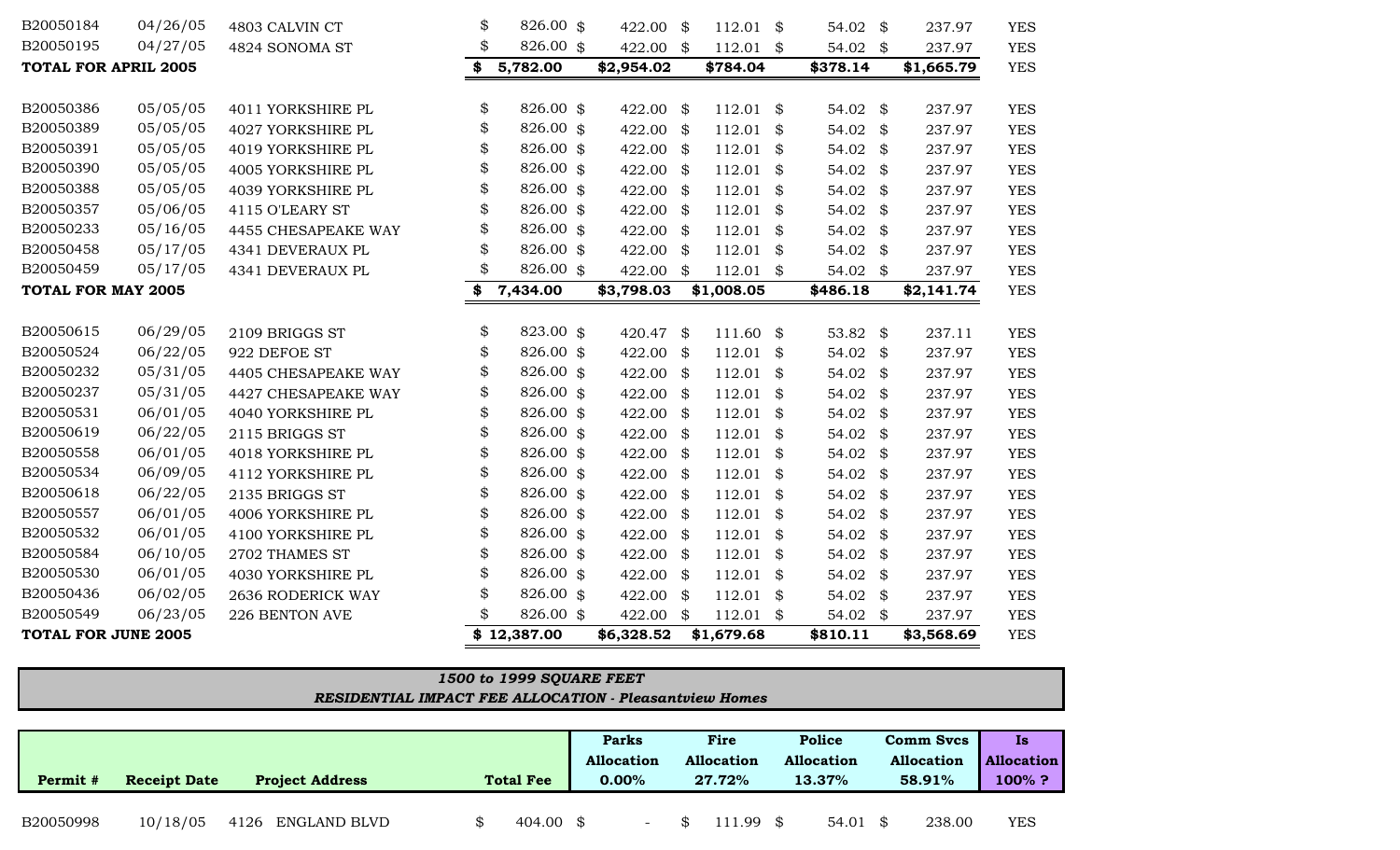| B20051000                      | 10/18/05 | 4108 | <b>ENGLAND BLVD</b>    | \$<br>404.00        | \$<br>$\overline{\phantom{a}}$ | \$<br>111.99    | \$<br>54.01 \$            | 238.00       | <b>YES</b> |
|--------------------------------|----------|------|------------------------|---------------------|--------------------------------|-----------------|---------------------------|--------------|------------|
| B20050996                      | 10/18/05 | 4102 | ENGLAND BLVD           | \$<br>404.00        | \$                             | \$<br>111.99    | \$<br>54.01               | \$<br>238.00 | <b>YES</b> |
| B20051004                      | 10/18/05 |      |                        | \$<br>404.00        | \$                             | \$<br>111.99    | \$<br>54.01               | \$<br>238.00 | <b>YES</b> |
| B20051184                      | 10/28/05 | 4022 | <b>ENGLAND BLVD</b>    | \$<br>404.00        | \$                             | \$<br>111.99    | \$<br>54.01               | \$<br>238.00 | <b>YES</b> |
| B20051182                      | 10/28/05 |      |                        | \$<br>404.00        | \$                             | \$<br>111.99    | \$<br>54.01               | \$<br>238.00 | <b>YES</b> |
| B20051179                      | 10/28/05 |      |                        | \$<br>404.00        | \$<br>$\overline{\phantom{a}}$ | \$<br>111.99    | \$<br>54.01               | \$<br>238.00 | <b>YES</b> |
| B20051302                      | 10/28/05 | 4017 | <b>ENGLAND BLVD</b>    | \$<br>404.00        | \$<br>$\overline{\phantom{a}}$ | \$<br>111.99    | \$<br>54.01               | \$<br>238.00 | <b>YES</b> |
| B20051304                      | 10/28/05 |      |                        | \$<br>404.00        | \$                             | \$<br>111.99    | \$<br>54.01               | \$<br>238.00 | <b>YES</b> |
| B20051180                      | 10/28/05 | 4005 | ENGLAND BLVD           | \$<br>404.00        | \$                             | \$<br>111.99    | \$<br>54.01               | \$<br>238.00 | <b>YES</b> |
| B20051306                      | 10/28/05 |      |                        | \$<br>404.00        | \$                             | \$<br>111.99    | \$<br>54.01               | \$<br>238.00 | <b>YES</b> |
| <b>TOTAL FOR OCTOBER 2005</b>  |          |      |                        | \$<br>4,444.00      | \$0.00                         | \$1,231.88      | \$594.16                  | \$2,617.96   | <b>YES</b> |
| B20051307                      | 11/02/05 |      |                        | \$<br>404.00        | \$                             | \$<br>111.99    | \$<br>54.01               | \$<br>238.00 | <b>YES</b> |
| B20051405                      | 11/28/05 | 4019 | <b>O'SHAUGHNESY ST</b> | \$<br>404.00        | \$                             | \$<br>111.99    | \$<br>54.01               | \$<br>238.00 | <b>YES</b> |
| B20051403                      | 11/28/05 | 4010 | <b>O'SHAUGHNESY ST</b> | \$<br>404.00        | \$                             | \$<br>111.99    | \$<br>54.01               | \$<br>238.00 | <b>YES</b> |
| B20051407                      | 11/28/05 | 4035 | <b>O'SHAUGHNESY ST</b> | \$<br>404.00        | \$                             | \$<br>111.99    | \$<br>54.01               | \$<br>238.00 | <b>YES</b> |
| <b>TOTAL FOR NOVEMBER 2005</b> |          |      |                        | \$<br>1,616.00      | \$0.00                         | \$447.96        | \$216.06                  | \$951.99     | <b>YES</b> |
|                                |          |      |                        |                     |                                |                 |                           |              |            |
| B20051506                      | 12/15/05 | 2723 | <b>WESTMINSTER DR</b>  | \$<br>404.00        | \$<br>$\overline{\phantom{a}}$ | \$<br>111.99    | \$<br>54.01               | \$<br>238.00 | <b>YES</b> |
| B20051508                      | 12/15/05 | 2755 | <b>WESTMINSTER DR</b>  | \$<br>404.00        | \$                             | \$<br>111.99    | \$<br>54.01               | \$<br>238.00 | <b>YES</b> |
| B20051505                      | 12/15/05 | 2707 | <b>WESTMINSTER DR</b>  | 404.00              | \$                             | \$<br>111.99    | \$<br>54.01               | \$<br>238.00 | <b>YES</b> |
| <b>TOTAL FOR DECEMBER 2005</b> |          |      |                        | \$<br>$1,212.00$ \$ |                                | \$<br>335.97    | \$<br>162.04              | \$<br>713.99 | <b>YES</b> |
|                                |          |      |                        |                     |                                |                 |                           |              |            |
| <b>NONE FOR JANUARY 2006</b>   |          |      |                        |                     |                                |                 |                           |              |            |
| B20060068                      | 02/15/06 | 3924 | <b>O'SHAUGHNESY ST</b> | \$<br>404.00        | \$                             | \$<br>111.99    | \$<br>54.01               | \$<br>238.00 | <b>YES</b> |
| B20060066                      | 02/15/06 | 3914 | <b>O'SHAUGHNESY ST</b> | \$<br>404.00        | \$                             | \$<br>111.99    | \$<br>54.01               | \$<br>238.00 | <b>YES</b> |
| B20060070                      | 02/15/06 | 3834 | <b>O'SHAUGHNESY ST</b> | 404.00              | \$<br>$\overline{\phantom{a}}$ | \$<br>111.99    | \$<br>54.01               | \$<br>238.00 | <b>YES</b> |
| <b>TOTAL FOR FEBRUARY 2006</b> |          |      |                        | \$<br>$1,212.00$ \$ | $\frac{1}{2}$                  | \$<br>335.97    | \$<br>162.04              | \$<br>713.99 | <b>YES</b> |
| B20060071                      | 03/02/06 |      | 3824 O'SHAUGHNESY ST   | \$<br>404.00 \$     |                                | \$<br>111.99    | \$<br>54.01               | \$<br>238.00 | <b>YES</b> |
| B20060214                      | 03/30/06 | 3921 | ENGLAND BLVD           | \$<br>404.00        | \$                             | \$<br>111.99 \$ | $54.01$ \$                | 238.00       | <b>YES</b> |
| B20060212                      | 03/30/06 | 3845 | ENGLAND BLVD           | 404.00              | \$                             | \$<br>111.99    | \$<br>54.01<br>- \$       | 238.00       | <b>YES</b> |
| B20060219                      | 03/30/06 | 3911 | ENGLAND BLVD           | 404.00              | \$                             | \$<br>111.99    | \$<br>54.01               | \$<br>238.00 | <b>YES</b> |
| <b>TOTAL FOR MARCH 2006</b>    |          |      |                        | \$<br>$1,616.00$ \$ | $\blacksquare$                 | \$<br>447.96    | \$<br>216.06              | \$<br>951.99 | <b>YES</b> |
|                                |          |      |                        |                     |                                |                 |                           |              |            |
| B20060334                      | 04/24/06 | 3804 | ENGLAND BLVD           | \$<br>404.00 \$     |                                | \$<br>111.99    | \$<br>54.01 \$            | 238.00       | <b>YES</b> |
| B20060333                      | 04/24/06 | 3812 | ENGLAND BLVD           | \$<br>404.00 \$     |                                | \$<br>111.99    | \$<br>54.01 $\frac{1}{2}$ | 238.00       | <b>YES</b> |
| B20060328                      | 04/24/06 | 3852 | ENGLAND BLVD           | \$<br>404.00 \$     |                                | \$<br>111.99    | \$<br>54.01 \$            | 238.00       | <b>YES</b> |
| B20060332                      | 04/24/06 | 3820 | ENGLAND BLVD           | \$<br>404.00 \$     |                                | \$<br>111.99 \$ | 54.01 \$                  | 238.00       | <b>YES</b> |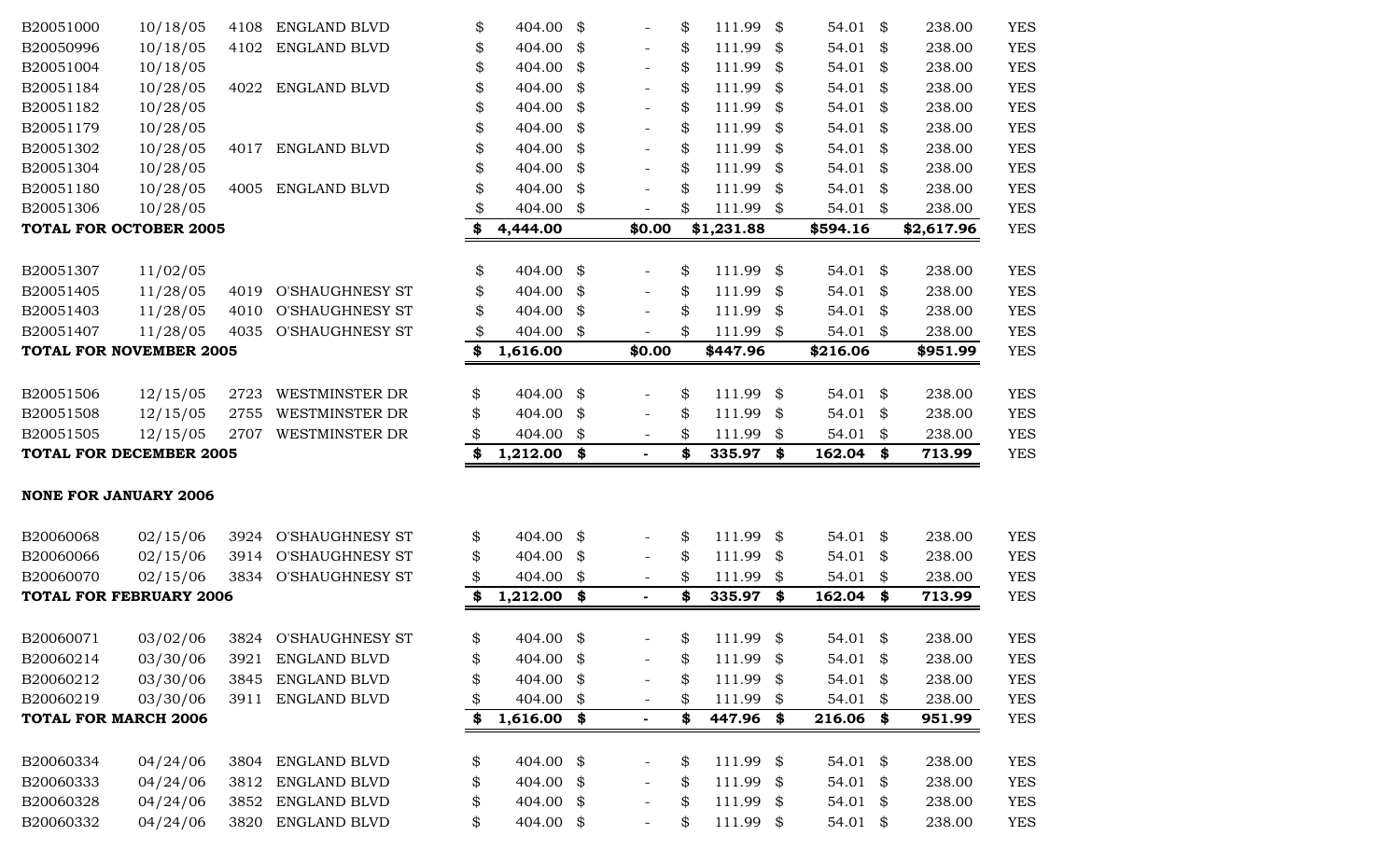| <b>TOTAL FOR APRIL 2006</b> |          |      |                     |    | 3,232.00           | \$                       | \$<br>895.91 | \$   | 432.12 | S.   | 1,903.97 | <b>YES</b> |
|-----------------------------|----------|------|---------------------|----|--------------------|--------------------------|--------------|------|--------|------|----------|------------|
| <b>NONE FOR MAY 2006</b>    |          |      |                     |    |                    |                          |              |      |        |      |          |            |
| B20060483                   | 06/07/06 | 3934 | <b>CHELSEA DR</b>   | \$ | 404.00 $\text{\$}$ | $\overline{\phantom{0}}$ | \$<br>111.99 | -86  | 54.01  | S.   | 238.00   | <b>YES</b> |
| B20060488                   | 06/07/06 | 3809 | <b>ENGLAND BLVD</b> | \$ | 404.00 $\text{\$}$ | $\overline{\phantom{0}}$ | \$<br>111.99 | -SS  | 54.01  | S.   | 238.00   | <b>YES</b> |
| B20060480                   | 06/07/06 | 3939 | YORKSHIRE PL        | \$ | 404.00 \$          | $\overline{\phantom{0}}$ | \$<br>111.99 | - \$ | 54.01  | S.   | 238.00   | <b>YES</b> |
| B20060485                   | 06/07/06 | 3803 | <b>ENGLAND BLVD</b> | \$ | 404.00 \$          | $\overline{\phantom{0}}$ | \$<br>111.99 | -86  | 54.01  | -\$  | 238.00   | <b>YES</b> |
| B20060582                   | 06/15/06 | 3903 | <b>CHELSEA DR</b>   | \$ | 404.00 $\text{\$}$ | $\overline{\phantom{0}}$ | \$<br>111.99 | -86  | 54.01  | S.   | 238.00   | <b>YES</b> |
| B20060583                   | 06/15/06 | 3913 | CHELSEA DR          | \$ | 404.00 $\text{\$}$ | $\overline{\phantom{0}}$ | \$<br>111.99 | -SS  | 54.01  | \$   | 238.00   | <b>YES</b> |
| B20060592                   | 06/15/06 | 3921 | MELROSE PL          | \$ | 404.00 $\text{\$}$ | $\overline{\phantom{0}}$ | \$<br>111.99 | -SS  | 54.01  | S.   | 238.00   | <b>YES</b> |
| B20060581                   | 06/15/06 | 3912 | MELROSE PL          | \$ | 404.00 \$          | $\overline{\phantom{0}}$ | \$<br>111.99 | -86  | 54.01  | S.   | 238.00   | <b>YES</b> |
| B20060594                   | 06/15/06 | 3932 | MELROSE PL          | \$ | 404.00 $\text{\$}$ | $\overline{\phantom{0}}$ | \$<br>111.99 | -86  | 54.01  | - \$ | 238.00   | <b>YES</b> |
| B20060585                   | 06/15/06 | 3922 | MELROSE PL          | \$ | 404.00 $\text{\$}$ | $\overline{\phantom{0}}$ | \$<br>111.99 | -SS  | 54.01  | S.   | 238.00   | <b>YES</b> |
| B20060593                   | 06/15/06 | 3901 | MELROSE PL          |    | 404.00 \$          | $\overline{\phantom{a}}$ | \$<br>111.99 | \$   | 54.01  | \$   | 238.00   | <b>YES</b> |
| <b>TOTAL FOR JUNE 2006</b>  |          |      |                     |    | 4,444.00           | \$                       | \$1,231.88   | \$   | 594.16 | S    | 2,617.96 | <b>YES</b> |

B20060323 04/24/06 3944 ENGLAND BLVD \$ 404.00 \$ - \$ 111.99 \$ 54.01 \$ 238.00 YES B20060327 04/24/06 3844 ENGLAND BLVD \$ 404.00 \$ - \$ 111.99 \$ 54.01 \$ 238.00 YES B20060325 04/24/06 3914 ENGLAND BLVD \$ 404.00 \$ - \$ 111.99 \$ 54.01 \$ 238.00 YES B20060326 04/27/06 3924 ENGLAND BLVD \$ 404.00 \$ - \$ 111.99 \$ 54.01 \$ 238.00 YES

#### *RESIDENTIAL IMPACT FEE ALLOCATION 2000 to 2499 SQUARE FEET*

|           |                                |                        |                  | <b>Parks</b> |                   |    | Fire              | Police              | <b>Comm Svcs</b> |            | Is.               |
|-----------|--------------------------------|------------------------|------------------|--------------|-------------------|----|-------------------|---------------------|------------------|------------|-------------------|
|           |                                |                        |                  |              | <b>Allocation</b> |    | <b>Allocation</b> | <b>Allocation</b>   |                  | Allocation | <b>Allocation</b> |
| Permit #  | <b>Receipt Date</b>            | <b>Project Address</b> | <b>Total Fee</b> |              | 51.13%            |    | 13.54%            | 6.55%               |                  | 28.78%     | 100%?             |
|           |                                |                        |                  |              |                   |    |                   |                     |                  |            |                   |
| B20041658 | 11/30/04                       | 1318 LILY COURT        | \$<br>886.00 \$  |              | 453.01            | \$ | 119.96 \$         | 58.03               | \$               | 254.99     | <b>YES</b>        |
|           | <b>TOTAL FOR NOVEMBER 2004</b> |                        | 886.00           | S            | 453.01            | S  | 119.96 \$         | 58.03               | \$               | 254.99     | <b>YES</b>        |
|           |                                |                        |                  |              |                   |    |                   |                     |                  |            |                   |
| B20050120 | 03/01/05                       | 4002 MELROSE PL        | \$<br>886.00 \$  |              | $453.01$ \$       |    | 119.96 \$         | 58.03               | \$               | 254.99     | <b>YES</b>        |
| B20050115 | 03/02/05                       | 5307 BIGFORK RD        | \$<br>886.00 \$  |              | $453.01$ \$       |    | 119.96 \$         | 58.03 $\frac{1}{2}$ |                  | 254.99     | <b>YES</b>        |
| B20050130 | 03/09/05                       | 6006 BRUSETT DR        | \$<br>886.00 \$  |              | $453.01$ \$       |    | $119.96$ \$       | 58.03               | -\$              | 254.99     | <b>YES</b>        |
| B20050281 | 03/29/05                       | 4004 CHELSEA DR        | \$<br>886.00 \$  |              | $453.01$ \$       |    | 119.96 \$         | 58.03               | \$               | 254.99     | <b>YES</b>        |
| B20050072 | 03/30/05                       | <b>600 WHITNEY LN</b>  | \$<br>886.00 \$  |              | 453.01 \$         |    | 119.96 \$         | 58.03               | \$               | 254.99     | <b>YES</b>        |
|           | <b>TOTAL FOR MARCH 2005</b>    |                        | 4,430.00         |              | \$2,265.06        |    | \$599.82          | \$290.17            |                  | \$1,274.95 | <b>YES</b>        |
|           |                                |                        |                  |              |                   |    |                   |                     |                  |            |                   |
| B20050311 | 04/01/05                       | 6014 BRUSETT DR        | \$<br>886.00 \$  |              | 453.01            | \$ | 119.96 \$         | 58.03               | \$               | 254.99     | <b>YES</b>        |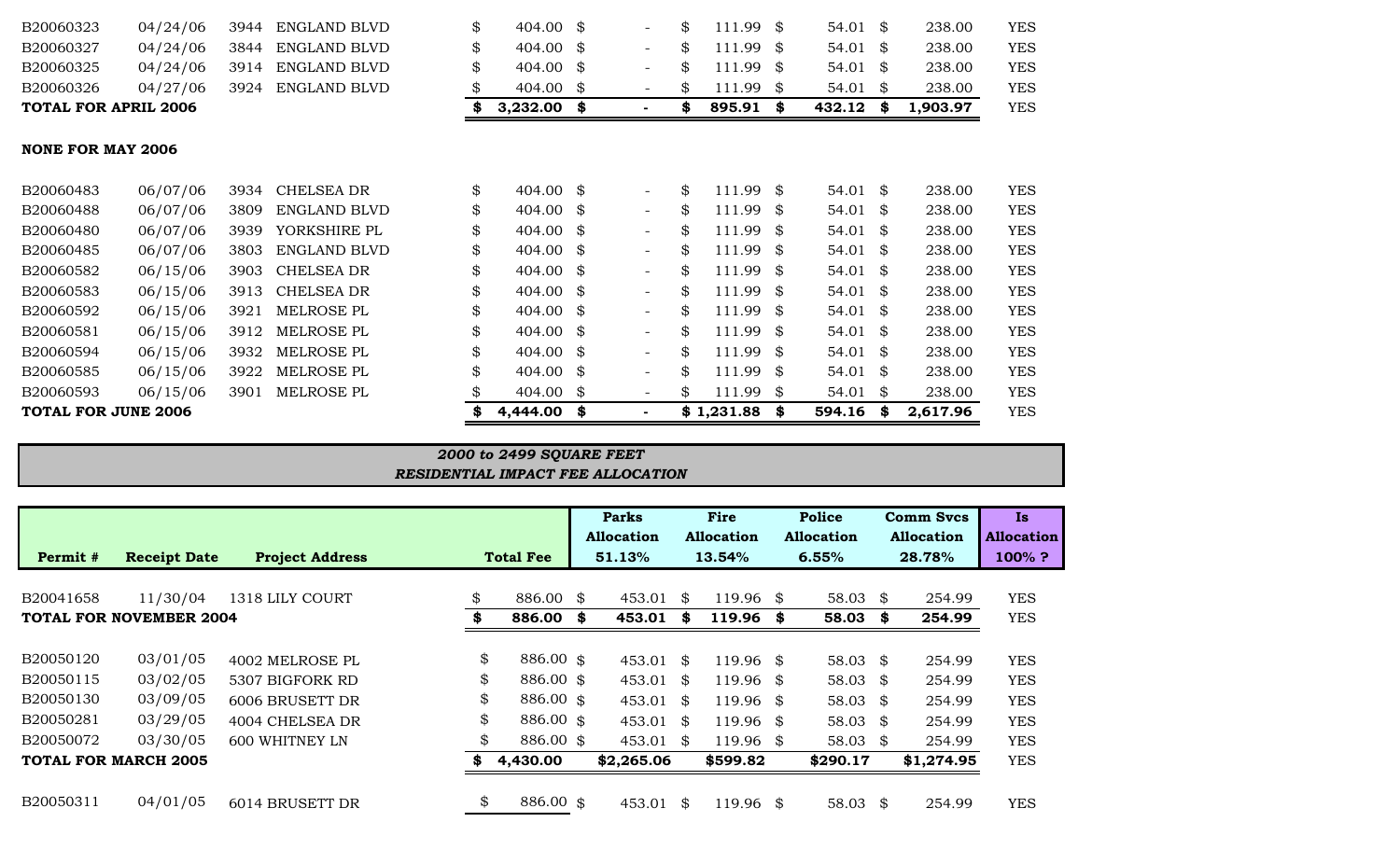| <b>TOTAL FOR APRIL 2005</b> |          | \$<br>886.00        |                 | \$453.01 |             | \$119.96 | \$58.03     | \$254.99            | <b>YES</b> |            |
|-----------------------------|----------|---------------------|-----------------|----------|-------------|----------|-------------|---------------------|------------|------------|
|                             |          |                     |                 |          |             |          |             |                     |            |            |
| B20041680                   | 05/17/05 | 6125 BRUSETT DR     | \$<br>886.00 \$ |          | 453.01      | \$       | 119.96 \$   | 58.03 $\frac{1}{2}$ | 254.99     | <b>YES</b> |
| B20050487                   | 05/18/05 | 2910 GRASSLAND DR   | \$<br>886.00 \$ |          | 453.01      | \$       | 119.96 \$   | 58.03 $\frac{1}{2}$ | 254.99     | <b>YES</b> |
| B20050384                   | 05/20/05 | 1615 08TH ST W      | \$<br>886.00 \$ |          | 453.01      | \$       | 119.96 \$   | 58.03 $\frac{1}{2}$ | 254.99     | <b>YES</b> |
| B20050448                   | 05/23/05 | 5110 VICTOR PL      | \$<br>886.00 \$ |          | 453.01      | \$       | 119.96 \$   | 58.03 $\frac{1}{2}$ | 254.99     | <b>YES</b> |
| B20050066                   | 05/26/05 | 2616 DUBLIN ST      | \$<br>886.00 \$ |          | 453.01      | - \$     | 119.96 \$   | 58.03 $\frac{1}{2}$ | 254.99     | <b>YES</b> |
| B20050329                   | 05/26/05 | 2610 DUBLIN ST      | \$<br>886.00 \$ |          | 453.01      | \$       | 119.96 \$   | 58.03 $\frac{1}{2}$ | 254.99     | <b>YES</b> |
| TOTAL FOR MAY 2005          |          |                     | 5,316.00        | S.       | 2,718.07    | SS.      | 719.79 \$   | $348.20$ \$         | 1,529.94   | <b>YES</b> |
|                             |          |                     |                 |          |             |          |             |                     |            |            |
| B20050527                   | 05/31/05 | 2720 CARNOUSTIE WAY | \$<br>886.00 \$ |          | $453.01$ \$ |          | 119.96 \$   | 58.03 $$$           | 254.99     | <b>YES</b> |
| B20050529                   | 06/01/05 | 4024 YORKSHIRE PL   | \$<br>886.00 \$ |          | 453.01      | \$       | 119.96 \$   | 58.03 $$$           | 254.99     | <b>YES</b> |
| B20050377                   | 06/20/05 | 6011 COBURG LN      | \$<br>886.00 \$ |          | 453.01      | \$       | 119.96 \$   | 58.03 $\frac{1}{2}$ | 254.99     | <b>YES</b> |
| B20050628                   | 06/21/05 | 6121 COBURG LN      | \$<br>886.00 \$ |          | 453.01      | \$       | $119.96$ \$ | 58.03 $\frac{1}{2}$ | 254.99     | <b>YES</b> |
| TOTAL FOR JUNE 2005         |          |                     | 3,544.00        |          | \$1,812.05  |          | \$479.86    | \$232.13            | \$1,019.96 | <b>YES</b> |

# *2500+ SQUARE FEET RESIDENTIAL IMPACT FEE ALLOCATION*

# **Parks Fire Police Comm Svcs Is Allocation Allocation Allocation Allocation Allocation Permit # Receipt Date Project Address Total Fee 51.22% 13.53% 6.50% 28.75% 100% ?**

| B20041532                      | 10/28/04 | 2615 MUIRFIELD COURT        | \$ | 939.00    | \$   | 480.96 \$     | 127.05 \$   |      | 61.04              | \$   | 269.96   | <b>YES</b> |
|--------------------------------|----------|-----------------------------|----|-----------|------|---------------|-------------|------|--------------------|------|----------|------------|
| <b>TOTAL FOR OCTOBER 2004</b>  |          |                             | \$ | 939.00    | S.   | 480.96 \$     | 127.05 \$   |      | 61.04              | S.   | 269.96   | <b>YES</b> |
|                                |          |                             |    |           |      |               |             |      |                    |      |          |            |
| B20041510                      | 11/22/04 | 212 SENTINAL                | \$ | 53.00 \$  |      | $27.15$ \$    | $7.17$ \$   |      | 3.45 $\frac{1}{2}$ |      | 15.24    | <b>YES</b> |
| B20041571                      | 11/15/04 | 2614 A TANBARK WAY          | \$ | 939.00    | -\$  | 480.96 \$     | 127.05 \$   |      | 61.04              | \$   | 269.96   | <b>YES</b> |
| B20041572                      | 11/09/04 | 2614 B TANBARK WAY          | \$ | 939.00    | \$   | 480.96 \$     | $127.05$ \$ |      | 61.04              | \$   | 269.96   | <b>YES</b> |
| B20041517                      | 11/15/04 | 2602 WEDGEWOOD COURT        | \$ | 939.00 \$ |      | 480.96 \$     | $127.05$ \$ |      | 61.04              | -\$  | 269.96   | <b>YES</b> |
| B20041622                      | 11/15/04 | 8718 MASHIE LANE            | \$ | 939.00    | \$   | 480.96 \$     | $127.05$ \$ |      | 61.04              | \$   | 269.96   | <b>YES</b> |
| B20041583                      | 11/12/04 | 5324 BIGFORK ROAD           | \$ | 939.00    | S.   | 480.96 \$     | $127.05$ \$ |      | 61.04              | \$   | 269.96   | <b>YES</b> |
| B20041564                      | 11/17/04 | 5321 BIGFORK ROAD           |    | 939.00    | \$   | 480.96 \$     | $127.05$ \$ |      | 61.04              | \$   | 269.96   | <b>YES</b> |
| <b>TOTAL FOR NOVEMBER 2004</b> |          |                             | S  | 5,687.00  | \$   | $2,912.88$ \$ | 769.45 \$   |      | 369.66             | \$   | 1,635.01 | <b>YES</b> |
| B22041666                      | 12/01/04 | 104 RIDGE DRIVE             | \$ | 939.00 \$ |      | 480.96 \$     | $127.05$ \$ |      | 61.04              | \$   | 269.96   | <b>YES</b> |
| B20041570                      | 12/07/04 | 3405 HELENA DR (remodel)    | \$ | 113.00    | - \$ | 57.88 \$      | $15.29$ \$  |      | $7.35$ \$          |      | 32.49    | <b>YES</b> |
| B20041596                      | 12/16/04 | 124 PERRY PARK DR (remodel) | \$ | 113.00    | -\$  | 57.88 $$$     | 15.29       | - \$ | $7.35$ \$          |      | 32.49    | <b>YES</b> |
| B20041734                      | 12/16/04 | 5311 BIGFORK ROAD           | \$ | 939.00    | S.   | 480.96 \$     | 127.05      | - \$ | 61.04              | - \$ | 269.96   | <b>YES</b> |
|                                |          |                             |    |           |      |               |             |      |                    |      |          |            |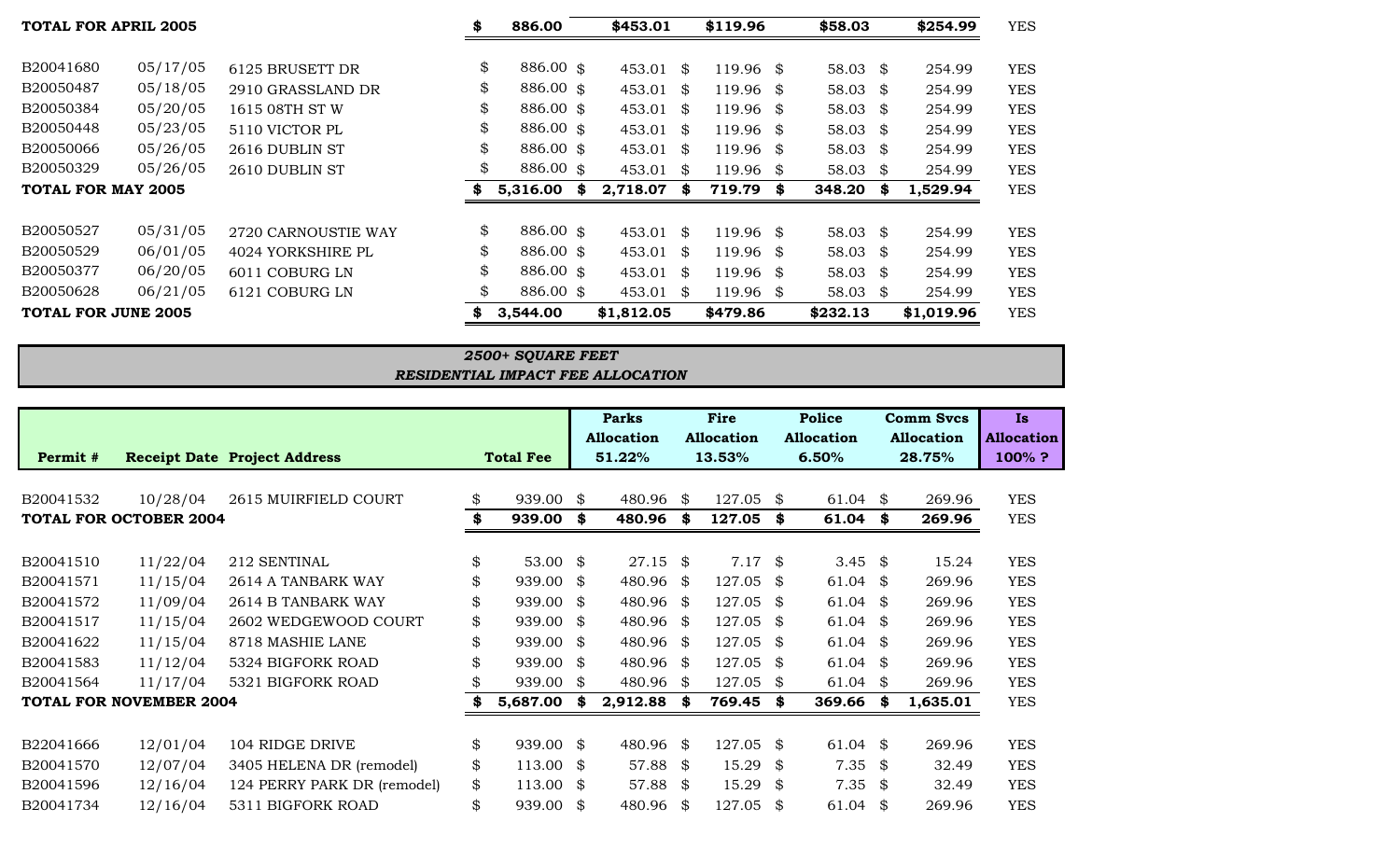| B20041675                      | 12/10/04 | 8170 MASHIE COURT             | \$<br>939.00    | \$<br>480.96      | \$<br>127.05      | \$   | 61.04      | \$<br>269.96   | <b>YES</b> |
|--------------------------------|----------|-------------------------------|-----------------|-------------------|-------------------|------|------------|----------------|------------|
| B20041648                      | 12/28/04 | 2335 BURLINGTON               | \$<br>939.00    | \$<br>480.96 \$   | 127.05            | \$   | 61.04      | \$<br>269.96   | <b>YES</b> |
| B20041711                      | 12/28/04 | 123 KINNIKINNICK CT (remodel) | \$<br>60.00     | \$<br>30.73 $$$   | $8.12$ \$         |      | 3.90       | \$<br>17.25    | <b>YES</b> |
| <b>TOTAL FOR DECEMBER 2004</b> |          |                               | \$<br>4,042.00  | \$<br>2,070.31 \$ | 546.88            | \$   | 262.73     | \$<br>1,162.08 | <b>YES</b> |
|                                |          |                               |                 |                   |                   |      |            |                |            |
| B20041769                      | 01/10/05 | MALONEY RANCH                 | \$<br>939.00    | \$<br>480.96      | \$<br>$127.05$ \$ |      | 61.04      | \$<br>269.96   | <b>YES</b> |
| B20041808                      | 01/11/05 | 2629 MURFIELD COURT           | \$<br>939.00    | \$<br>480.96 \$   | 127.05            | \$   | 61.04      | \$<br>269.96   | <b>YES</b> |
| B20050023                      | 01/25/05 | MODERN MACHINERY              | 939.00          | \$<br>480.96      | \$<br>127.05      | \$   | 61.04      | \$<br>269.96   | <b>YES</b> |
| <b>TOTAL FOR JANUARY 2005</b>  |          |                               | \$<br>2,817.00  | \$<br>1,442.87 \$ | 381.14            | \$   | 183.11     | \$<br>809.89   | <b>YES</b> |
|                                |          |                               |                 |                   |                   |      |            |                |            |
| B20041681                      | 02/10/05 | 6225 LOWER MILLER CR RD       | \$<br>939.00    | \$<br>480.96 \$   | 127.05 \$         |      | 61.04 $$$  | 269.96         | <b>YES</b> |
| B20041704                      | 02/10/05 | 5317 BIGFORK RD               | \$<br>939.00    | \$<br>480.96 \$   | $127.05$ \$       |      | 61.04      | \$<br>269.96   | <b>YES</b> |
| B20041737                      | 02/01/05 | 5910 GLENEAGLE WAY            | \$<br>939.00    | \$<br>480.96 \$   | 127.05            | - \$ | 61.04      | \$<br>269.96   | <b>YES</b> |
| B20041748                      | 02/07/05 | 2512 MUIRFIELD CT             | \$<br>939.00    | \$<br>480.96 \$   | 127.05 \$         |      | 61.04      | \$<br>269.96   | <b>YES</b> |
| B20041758                      | 02/22/05 | 2608 WEDGEWOOD CT             | \$<br>939.00    | \$<br>480.96 \$   | 127.05            | - \$ | 61.04      | \$<br>269.96   | <b>YES</b> |
| B20041802                      | 02/04/05 | 6408 LOWER MILLER CR RD       | \$<br>939.00    | \$<br>480.96 \$   | 127.05 \$         |      | 61.04      | \$<br>269.96   | <b>YES</b> |
| B20050011                      | 02/02/05 | 4119 O'LEARY ST               | \$<br>939.00    | \$<br>480.96 \$   | 127.05            | \$   | 61.04      | \$<br>269.96   | <b>YES</b> |
| B20050071                      | 02/24/05 | 5301 BIGFORK RD               | \$<br>826.00    | \$<br>423.08      | \$<br>111.76      | \$   | 53.69      | \$<br>237.48   | <b>YES</b> |
| B20050081                      | 02/16/05 | 6018 COBURG LN                | 939.00          | \$<br>480.96      | \$<br>$127.05$ \$ |      | 61.04      | \$<br>269.96   | <b>YES</b> |
| <b>TOTAL FOR FEBRUARY 2005</b> |          |                               | \$<br>8,338.00  | \$<br>4,270.72    | $$1,128.13$ \$    |      | 541.97     | \$<br>2,397.18 | <b>YES</b> |
|                                |          |                               |                 |                   |                   |      |            |                |            |
| B20050073                      | 03/02/05 | 2630 TANBARK WAY              | \$<br>939.00 \$ | 480.96 \$         | $127.05$ \$       |      | 61.04      | \$<br>269.96   | <b>YES</b> |
| B20050074                      | 03/02/05 | 2630 TANBARK WAY              | \$<br>939.00 \$ | 480.96 \$         | $127.05$ \$       |      | 61.04      | \$<br>269.96   | <b>YES</b> |
| B20050150                      | 03/04/05 | 6304 LOWER MILLER CREEK RD    | \$<br>939.00 \$ | 480.96 \$         | 127.05 \$         |      | 61.04      | \$<br>269.96   | <b>YES</b> |
| B20050139                      | 03/07/05 | 6301 LOWER MILLER CREEK RD    | \$<br>939.00 \$ | 480.96 \$         | 127.05 \$         |      | 61.04      | \$<br>269.96   | <b>YES</b> |
| B20050031                      | 03/14/05 | 6126 COBURG LN                | \$<br>939.00 \$ | 480.96 \$         | 127.05            | \$   | 61.04      | \$<br>269.96   | <b>YES</b> |
| B20050160                      | 03/21/05 | 6025 COBURG LN                | \$<br>939.00 \$ | 480.96 \$         | 127.05            | \$   | 61.04      | \$<br>269.96   | <b>YES</b> |
| B20050108                      | 03/21/05 | 6101 COBURG LN                | \$<br>939.00 \$ | 480.96 \$         | 127.05 \$         |      | 61.04      | \$<br>269.96   | <b>YES</b> |
| B20050243                      | 03/24/05 | 2808 DEWSWEEPER LP            | \$<br>939.00 \$ | 480.96 \$         | 127.05            | - \$ | 61.04      | \$<br>269.96   | <b>YES</b> |
| B20050267                      | 03/25/05 | 6416 LOWER MILLER CREEK RD    | \$<br>939.00 \$ | 480.96            | \$<br>127.05 \$   |      | 61.04      | \$<br>269.96   | <b>YES</b> |
| B20050288                      | 03/25/05 | 2930 GRASSLAND DR             | \$<br>939.00 \$ | 480.96            | \$<br>127.05      | \$   | 61.04      | \$<br>269.96   | <b>YES</b> |
| B20050297                      | 03/28/05 | 6130 COBURG LN                | \$<br>939.00 \$ | 480.96 \$         | 127.05 \$         |      | $61.04$ \$ | 269.96         | <b>YES</b> |
| B20050300                      | 03/30/05 | 2625 TANBARK WAY              | \$<br>939.00 \$ | 480.96            | \$<br>127.05 \$   |      | 61.04      | \$<br>269.96   | <b>YES</b> |
| B20050302                      | 03/30/05 | 2625 TANBARK WAY              | \$<br>939.00 \$ | 480.96            | \$<br>127.05 \$   |      | $61.04$ \$ | 269.96         | <b>YES</b> |
| <b>TOTAL FOR MARCH 2005</b>    |          |                               | \$12,207.00     | \$6,252.43        | \$1,651.61        |      | \$793.46   | \$3,509.51     | <b>YES</b> |
|                                |          |                               |                 |                   |                   |      |            |                |            |
| B20050241                      | 04/01/05 | 5201 FRAZER CT                | \$<br>939.00 \$ | 480.96 \$         | 127.05 \$         |      | $61.04$ \$ | 269.96         | <b>YES</b> |
| B20050298                      | 04/05/05 | 5202 DUTTON CT                | \$<br>939.00 \$ | 480.96 \$         | 127.05 \$         |      | 61.04      | \$<br>269.96   | <b>YES</b> |
| B20050276                      | 04/06/05 | 6010 BRUSETT DR               | \$<br>939.00 \$ | 480.96 \$         | 127.05 \$         |      | 61.04      | \$<br>269.96   | <b>YES</b> |
| B20050324                      | 04/20/05 | 6120 COBURG LN                | \$<br>939.00 \$ | 480.96 \$         | 127.05 \$         |      | $61.04$ \$ | 269.96         | YES        |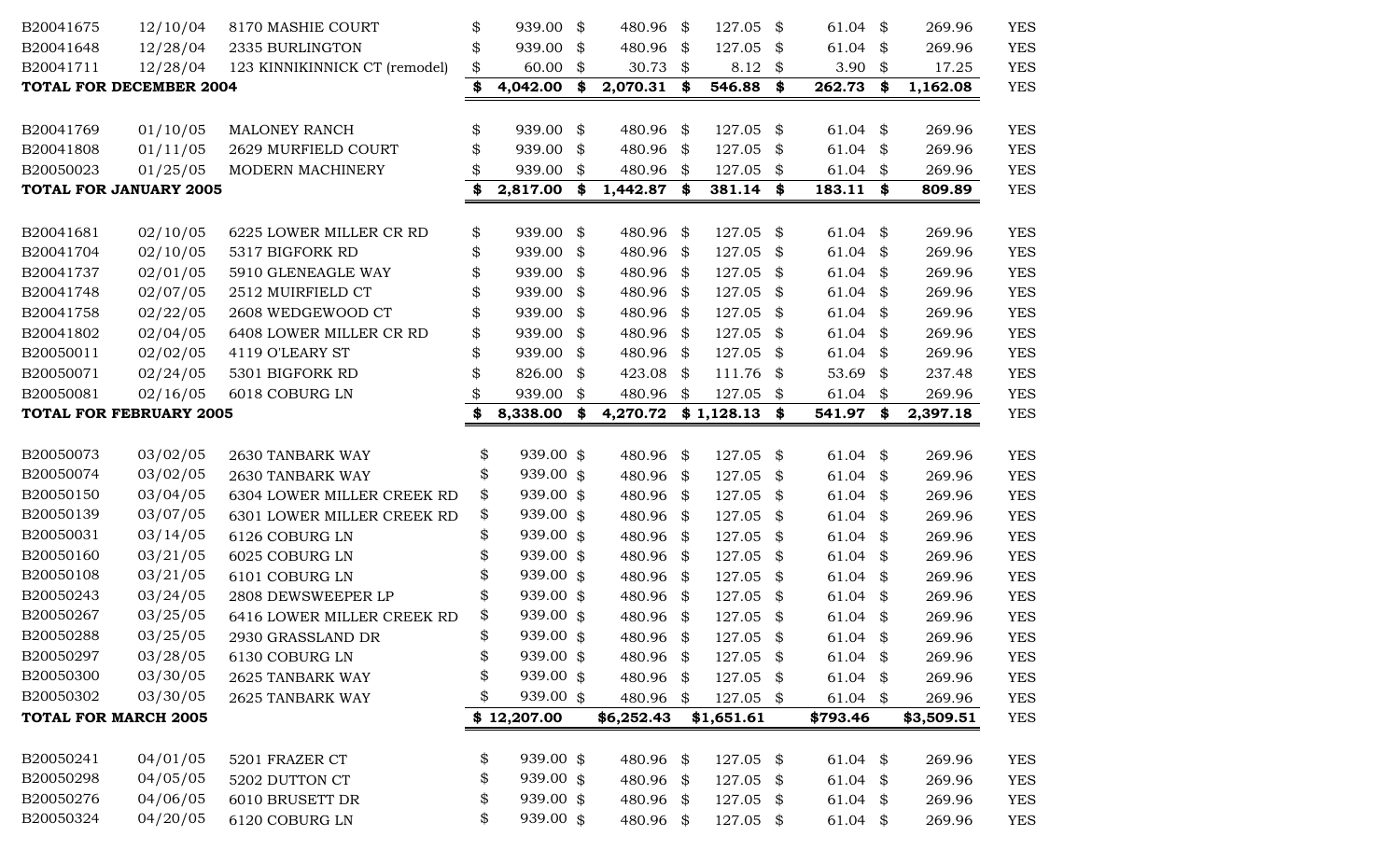|                               |          |                                     |    |                  |     | <b>Parks</b>                |      | Fire                        |     | <b>Police</b>              |    | <b>Comm Svcs</b>            | Is                             |
|-------------------------------|----------|-------------------------------------|----|------------------|-----|-----------------------------|------|-----------------------------|-----|----------------------------|----|-----------------------------|--------------------------------|
| Permit #                      |          | <b>Receipt Date Project Address</b> |    | <b>Total Fee</b> |     | <b>Allocation</b><br>51.16% |      | <b>Allocation</b><br>13.60% |     | <b>Allocation</b><br>6.44% |    | <b>Allocation</b><br>28.80% | <b>Allocation</b><br>$100\%$ ? |
|                               |          |                                     | \$ | $\sim$           | SS. | $\sim$                      | \$   | $\overline{\phantom{a}}$    | -\$ | $\overline{\phantom{a}}$   |    | $\overline{\phantom{a}}$    | <b>YES</b>                     |
| <b>NONE FOR NOVEMBER 2004</b> |          |                                     | Ж. | . .              |     | $\sim$                      | S    | $\sim$                      | S   |                            |    |                             | <b>YES</b>                     |
| B20041619                     | 12/16/04 | 1918 S 5TH W (A&B)                  | \$ | $1,118.00$ \$    |     | 571.97 \$                   |      | $152.05$ \$                 |     | 72.00 \$                   |    | 321.98                      | <b>YES</b>                     |
| TOTAL FOR DECEMBER 2004       |          |                                     |    | 1,118.00         | S   | 571.97                      | - SS | 152.05                      | \$  | 72.00                      | S. | 321.98                      | <b>YES</b>                     |

| E 2005 | 8,451.00                                 | \$4,328.60 | \$1,143.42 | \$549.32 |
|--------|------------------------------------------|------------|------------|----------|
|        |                                          |            |            |          |
|        | ALL OTHER RESIDENTIAL                    |            |            |          |
|        | <b>RESIDENTIAL IMPACT FEE ALLOCATION</b> |            |            |          |
|        |                                          |            |            |          |

| B20050399                   | 04/21/05 | 5209 DUTTON CT             | \$<br>939.00 \$ | 480.96 \$       |     | 127.05 \$  | $61.04$ \$       | 269.96       | <b>YES</b> |
|-----------------------------|----------|----------------------------|-----------------|-----------------|-----|------------|------------------|--------------|------------|
| B20050422                   | 04/22/05 | 6205 LOWER MILLER CREEK RD | \$<br>939.00 \$ | 480.96 \$       |     | 127.05     | \$<br>61.04 $$$  | 269.96       | <b>YES</b> |
| B20050400                   | 04/25/05 | 1211 LANDON'S WAY          | \$<br>939.00 \$ | 480.96 \$       |     | 127.05     | \$<br>61.04 $$$  | 269.96       | <b>YES</b> |
| B20050242                   | 04/27/05 | 6310 LOWER MILLER CREEK RD | \$<br>939.00 \$ | 480.96 \$       |     | 127.05     | \$<br>$61.04$ \$ | 269.96       | <b>YES</b> |
| B20050365                   | 04/28/05 | 6006 COBURG LN             | 939.00 \$       | 480.96          | \$  | 127.05     | \$<br>61.04 $$$  | 269.96       | <b>YES</b> |
| <b>TOTAL FOR APRIL 2005</b> |          |                            | \$<br>8,451.00  | \$4,328.60      |     | \$1,143.42 | \$549.32         | \$2,429.66   | <b>YES</b> |
|                             |          |                            |                 |                 |     |            |                  |              |            |
| B20050287                   | 05/06/05 | 5007 ELK HILLS CT          | \$<br>939.00 \$ | 480.96 \$       |     | 127.05     | \$<br>$61.04$ \$ | 269.96       | <b>YES</b> |
| B20050409                   | 05/09/05 | 401 RAINIER CT             | \$<br>939.00    | \$<br>480.96 \$ |     | 127.05     | \$<br>$61.04$ \$ | 269.96       | <b>YES</b> |
| B20050068                   | 05/12/05 | 3209 MEAGHER LN            | \$<br>939.00    | \$<br>480.96 \$ |     | 127.05     | \$<br>$61.04$ \$ | 269.96       | <b>YES</b> |
| B20050463                   | 05/16/05 | 6112 BRUSETT DR            | 939.00 \$       | 480.96 \$       |     | 127.05     | \$<br>61.04 $$$  | 269.96       | <b>YES</b> |
| B20050395                   | 05/18/05 | 2820 GRASSLAND DR          | 939.00 \$       | 480.96 \$       |     | 127.05     | \$<br>61.04 $$$  | 269.96       | <b>YES</b> |
| B20050504                   | 05/18/05 | 3130 CUMMINS WAY           | 939.00 \$       | 480.96          | -\$ | 127.05     | \$<br>$61.04$ \$ | 269.96       | <b>YES</b> |
| B20050563                   | 05/25/05 | 2850 GRASSLAND DR          | \$<br>939.00 \$ | 480.96 \$       |     | 127.05     | \$<br>$61.04$ \$ | 269.96       | <b>YES</b> |
| <b>TOTAL FOR MAY 2005</b>   |          |                            | \$<br>6,573.00  | \$3,366.69      |     | \$889.33   | \$427.25         | \$1,889.74   | <b>YES</b> |
|                             |          |                            |                 |                 |     |            |                  |              |            |
| B20050545                   | 06/06/05 | 5211 FRAZER CT             | \$<br>939.00 \$ | 480.96 \$       |     | 127.05     | \$<br>61.04 $$$  | 269.96       | <b>YES</b> |
| B20050559                   | 06/10/05 | 6119 BRUSETT DR            | 939.00 \$       | 480.96 \$       |     | 127.05     | \$<br>61.04 $$$  | 269.96       | <b>YES</b> |
| B20050351                   | 06/16/05 | 721 SPANISH PEAKS DR       | 939.00 \$       | 480.96 \$       |     | 127.05     | \$<br>$61.04$ \$ | 269.96       | <b>YES</b> |
| B20050652                   | 06/20/05 | 6020 BRUSETT DR            | 939.00 \$       | 480.96 \$       |     | 127.05     | \$<br>61.04 $$$  | 269.96       | <b>YES</b> |
| B20050349                   | 06/22/05 | 3227 CUMMINS WAY           | \$<br>939.00 \$ | 480.96 \$       |     | 127.05     | \$<br>$61.04$ \$ | 269.96       | <b>YES</b> |
| B20050590                   | 06/28/05 | 5315 CANYON RIVER RD       | \$<br>939.00 \$ | 480.96 \$       |     | 127.05     | \$<br>61.04      | \$<br>269.96 | <b>YES</b> |
| B20050660                   | 06/29/05 | 6107 BRUSETT DR            | \$<br>939.00 \$ | 480.96 \$       |     | 127.05     | \$<br>61.04 $$$  | 269.96       | <b>YES</b> |
| B20050656                   | 06/29/05 | 8729 PHANTOM WAY           | 939.00 \$       | 480.96 \$       |     | 127.05     | \$<br>61.04 $$$  | 269.96       | <b>YES</b> |
| B20050657                   | 06/29/05 | 8729 PHANTOM WAY           | \$<br>939.00 \$ | 480.96          | \$  | 127.05     | \$<br>61.04 $$$  | 269.96       | <b>YES</b> |
| <b>TOTAL FOR JUNE 2005</b>  |          |                            | \$<br>8,451.00  | \$4,328.60      |     | \$1,143.42 | \$549.32         | \$2,429.66   | <b>YES</b> |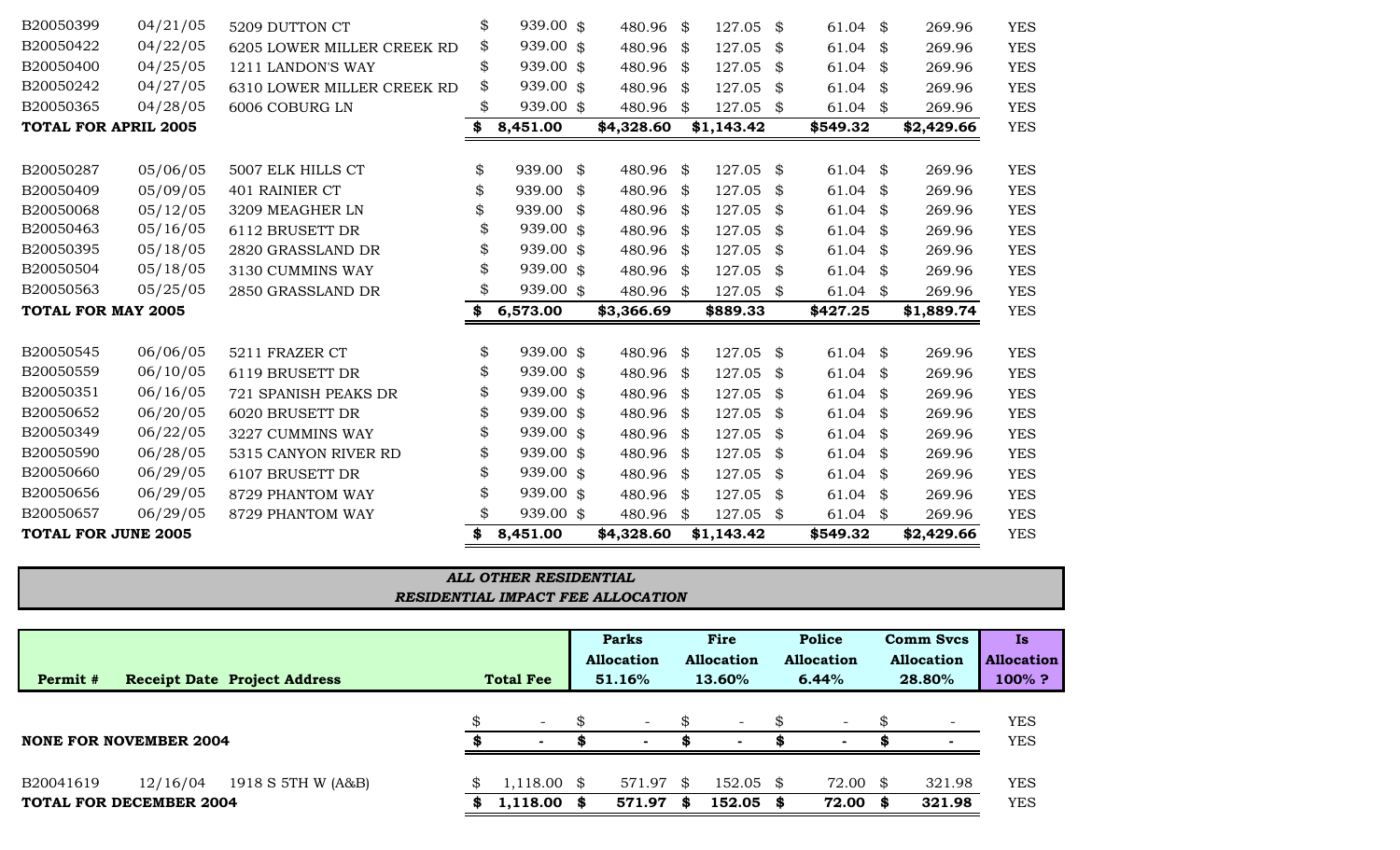| B20041702                   | 01/25/04                      | 101 INTERNATIONAL DRIVE | S              | 4.105.00        | \$ | $2,100.12$ \$ |      | 558.28 \$                                     | 264.36               | - \$ | 1,182.24   | <b>YES</b> |
|-----------------------------|-------------------------------|-------------------------|----------------|-----------------|----|---------------|------|-----------------------------------------------|----------------------|------|------------|------------|
|                             | <b>TOTAL FOR JANUARY 2005</b> |                         | S              | 4,105.00        | S. | 2,100.12      | - \$ | 558.28 \$                                     | 264.36               | S    | 1,182.24   | <b>YES</b> |
| B20041835                   | 03/15/05                      | 2915 O'SHAUGHNESY ST    | $\mathbb{S}^-$ | $3,594.00$ \$   |    | $1,838.69$ \$ |      | 488.78 \$                                     | 231.45               | - \$ | 1,035.07   | <b>YES</b> |
| B20041836                   | 03/15/05                      | 2905 O'SHAUGHNESY ST    | \$             | 4,472.00 \$     |    | 2,287.88 \$   |      | $608.19$ \$                                   | 288.00 \$            |      | 1,287.94   | <b>YES</b> |
| <b>TOTAL FOR MARCH 2005</b> |                               |                         | S              | 8,066.00        |    | \$4,126.57    |      | \$1,096.98                                    | \$519.45             |      | \$2,323.01 | <b>YES</b> |
| B20050417                   | 06/22/05                      | 1275 DAKOTA ST          | $\mathbb{S}^-$ | $3,354.00$ \$   |    | $1,715.91$ \$ |      | 456.14 \$                                     | $216.00 \text{ }$ \$ |      | 965.95     | <b>YES</b> |
| B20050211                   | 06/03/05                      | 3320 GREAT NORTHERN AVE |                | $$10,062.00$ \$ |    |               |      | 5,147.72 $\frac{1}{2}$ 1,368.43 $\frac{1}{2}$ | 647.99               | - \$ | 2,897.86   | <b>YES</b> |
| TOTAL FOR JUNE 2005         |                               |                         |                | \$13,416.00     |    | \$6,863.63    |      | \$1,824.58                                    | \$863.99             |      | \$3,863.81 | <b>YES</b> |

| $<$ 50,000 SQUARE FEET                       |  |
|----------------------------------------------|--|
| COMMERCIAL/SHOP CENTER IMPACT FEE ALLOCATION |  |

| Permit #                   | <b>Receipt Date</b>            | <b>Project Address</b>   | <b>Total Fee</b>    |    | Fire<br><b>Allocation</b><br>29.84% |     | Police<br>Allocation<br>17.74% |     | <b>Comm Svcs</b><br>Allocation<br>52.42% | <b>Is</b><br><b>Allocation</b><br>100%? |
|----------------------------|--------------------------------|--------------------------|---------------------|----|-------------------------------------|-----|--------------------------------|-----|------------------------------------------|-----------------------------------------|
| B20041528                  | 11/22/04                       | 8501 PHANTOM WAY         | \$<br>123.50        | \$ | 36.85                               | SS. | $21.91$ \$                     |     | 64.74                                    | <b>YES</b>                              |
|                            | <b>TOTAL FOR NOVEMBER 2004</b> |                          | \$<br>123.50        | \$ | 36.85                               | \$  | 21.91                          | \$  | 64.74                                    | <b>YES</b>                              |
|                            | <b>NONE FOR JANUARY 2005</b>   |                          |                     |    |                                     |     |                                |     |                                          |                                         |
| B20050038                  | 02/09/05                       | <b>602 MYRTLE ST</b>     | \$<br>406.73        | \$ | $121.37$ \$                         |     | $72.15$ \$                     |     | 213.21                                   | <b>YES</b>                              |
|                            | <b>TOTAL FOR FEBRUARY 2005</b> |                          | \$<br>406.73        | \$ | 121.37                              | \$  | 72.15                          | -\$ | 213.21                                   | <b>YES</b>                              |
| B20050116                  | 03/16/05                       | 2504 RESERVE ST          | \$<br>$1,095.15$ \$ |    | 326.79                              | \$  | 194.28 \$                      |     | 574.08                                   | <b>YES</b>                              |
| B20041730                  | 03/08/05                       | 919 HIGGINS AVE W        | \$<br>1,447.82 \$   |    | 432.03                              | \$  | 256.84                         | S.  | 758.95                                   | <b>YES</b>                              |
| B20050037                  | 03/10/05                       | 3003 FORT MISSOULA RD    | \$<br>$9,128.51$ \$ |    | 2,723.95                            |     | \$1,619.40                     | \$  | 4,785.16                                 | <b>YES</b>                              |
|                            | <b>TOTAL FOR MARCH 2005</b>    |                          | \$11,671.48         |    | \$3,482.77                          |     | \$2,070.52                     |     | \$6,118.19                               | <b>YES</b>                              |
| <b>NONE FOR APRIL 2005</b> |                                |                          |                     |    |                                     |     |                                |     |                                          |                                         |
| B20050331                  | 05/06/05                       | <b>3010 AMERICAN WAY</b> | \$<br>$1,592.00$ \$ |    | 475.05                              | -\$ | 282.42                         | -\$ | 834.53                                   | <b>YES</b>                              |
| B20050313                  | 05/11/05                       | 2701 RESERVE ST          | \$<br>2,768.18 \$   |    | 826.02                              | \$  | 491.08                         | \$  | 1,451.08                                 | <b>YES</b>                              |
| <b>TOTAL FOR MAY 2005</b>  |                                |                          | 4,360.18            | S  | 1,301.08                            | \$  | 773.50                         | \$  | 2,285.61                                 | <b>YES</b>                              |

#### **NONE FOR JUNE 2005**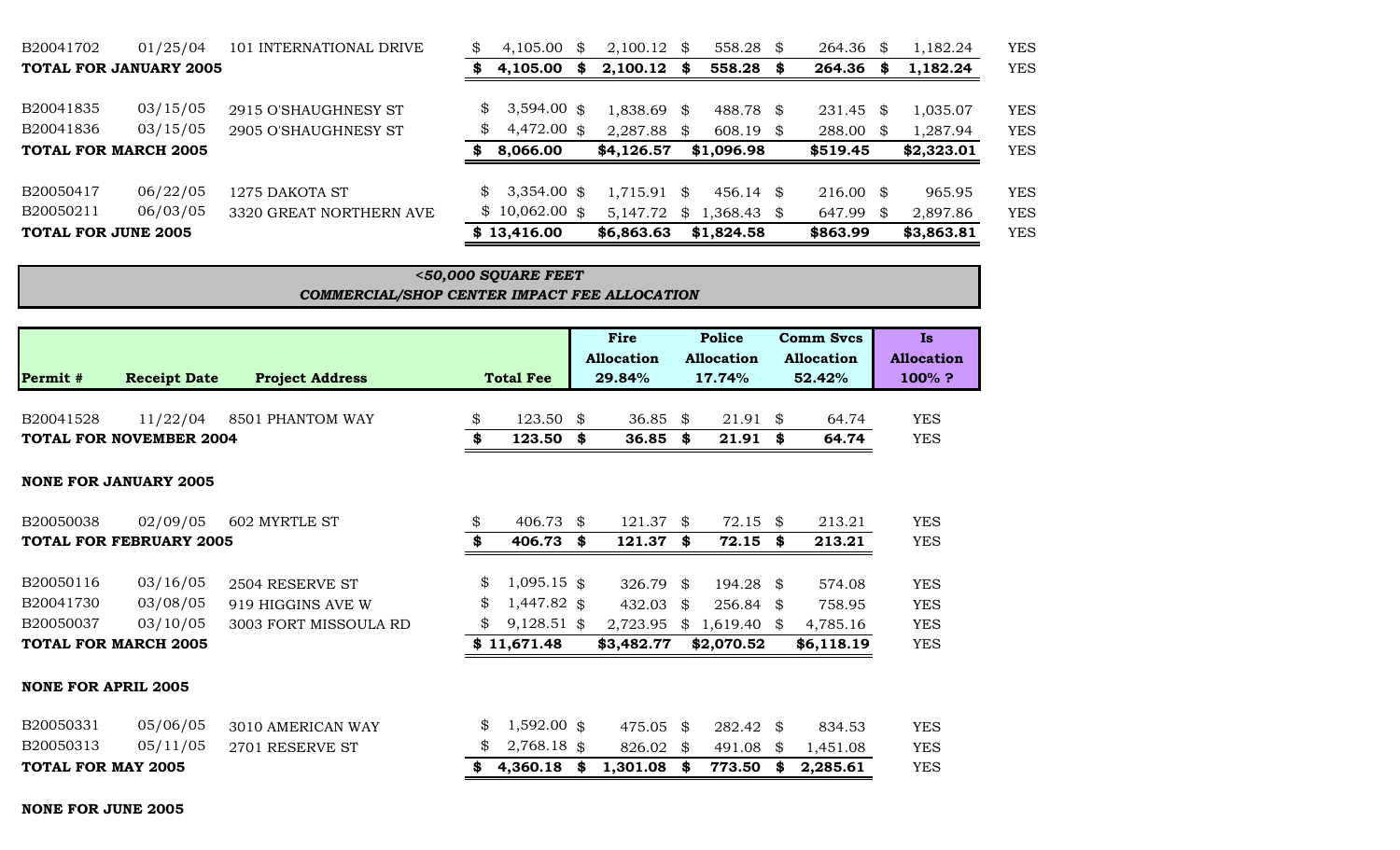# *<25,000 SQUARE FEET OFFICE/INSTITUTIONAL IMPACT FEE ALLOCATION*

|                             |                               |                        |                  |                | Fire              |     | <b>Police</b>     |     | <b>Comm Svcs</b>  | Is                |
|-----------------------------|-------------------------------|------------------------|------------------|----------------|-------------------|-----|-------------------|-----|-------------------|-------------------|
|                             |                               |                        |                  |                | <b>Allocation</b> |     | <b>Allocation</b> |     | <b>Allocation</b> | <b>Allocation</b> |
| Permit #                    | <b>Receipt Date</b>           | <b>Project Address</b> | <b>Total Fee</b> |                | 31.39%            |     | 13.75%            |     | 54.86%            | 100%?             |
|                             |                               |                        |                  |                |                   |     |                   |     |                   |                   |
| B20041636                   | 1/10/2005                     | 2307 STEPHENS          | 1,319.27         | \$             | 414.12            | -\$ | $181.40$ \$       |     | 723.75            | <b>YES</b>        |
|                             | <b>TOTAL FOR JANUARY 2005</b> |                        | 1,319.27         |                | 414.12            |     | 181.40            |     | 723.75            | <b>YES</b>        |
|                             |                               |                        |                  |                |                   |     |                   |     |                   |                   |
| B20050065                   | 3/8/2005                      | 1951 KENSINGTON AVE    | $1,961.96$ \$    |                | 615.86            | -S  | 269.77            | \$  | 1,076.33          | <b>YES</b>        |
| <b>TOTAL FOR MARCH 2005</b> |                               |                        | 1,961.96 \$      |                | 615.86            | \$  | 269.77            | S.  | 1,076.33          | <b>YES</b>        |
|                             |                               |                        |                  |                |                   |     |                   |     |                   |                   |
| B20050041                   | 4/1/2005                      | 5210 GRANT CREEK ROAD  | \$<br>2,935.57   | \$             | 921.48            | \$  | 403.64            | SS. | 1,610.45          | <b>YES</b>        |
| B20050070                   | 4/21/2005                     | 2419 MULLAN ROAD       | 5,546.01         | \$             | 1,740.89          | \$. | 762.58            | \$  | 3,042.54          | <b>YES</b>        |
| <b>TOTAL FOR APRIL 2005</b> |                               |                        | 8,481.58         | \$             | 2,662.37          |     | \$1,166.22        |     | 4,652.99          | <b>YES</b>        |
|                             |                               |                        |                  |                |                   |     |                   |     |                   |                   |
| B20050332                   | 5/24/2005                     | 237 HIGGINS AVE W      | 3,098.00         | \$             | 972.46            | \$  | 425.98            | -\$ | 1,699.56          | <b>YES</b>        |
| <b>TOTAL FOR MAY 2005</b>   |                               |                        | 3,098.00         | \$             | 972.46            | \$  | 425.98            |     | 1,699.56          | <b>YES</b>        |
|                             |                               |                        |                  |                |                   |     |                   |     |                   |                   |
| B20050152                   | 6/2/2005                      | U OF M                 | 37,125.00        | $\mathfrak{P}$ | 11,653.54         |     | \$5,104.69        | \$  | 20,366.78         | <b>YES</b>        |
| <b>TOTAL FOR JUNE 2005</b>  |                               |                        | \$37,125.00      |                | \$11,653.54       |     | \$5,104.69        |     | \$20,366.78       | <b>YES</b>        |

# *OFFICE/INSTITUTIONAL IMPACT FEE ALLOCATION 25,001 - 50,000 SQUARE FEET*

|                                 |                        |                  |           | Fire              |       | Police              |        | <b>Comm Svcs</b> | Is                |
|---------------------------------|------------------------|------------------|-----------|-------------------|-------|---------------------|--------|------------------|-------------------|
|                                 |                        |                  |           | <b>Allocation</b> |       | Allocation          |        | Allocation       | <b>Allocation</b> |
| Permit #<br><b>Receipt Date</b> | <b>Project Address</b> | <b>Total Fee</b> |           | 32.89%            | 9.68% |                     | 57.43% |                  | $100\%$ ?         |
|                                 |                        |                  |           |                   |       |                     |        |                  |                   |
| B20041515<br>11/18/2004         | 323 W ALDER            | SS.              | 107.82 \$ | 33.84             | -SS   | 14.83 $\frac{1}{3}$ |        | 59.15            | <b>YES</b>        |
| B20041545<br>11/17/2004         | 1221 N RUSSELL ST      |                  | 86.24     | 27.07<br>\$       | S     | $11.86$ \$          |        | 47.31            | <b>YES</b>        |
| <b>TOTAL FOR NOVEMBER 2004</b>  |                        |                  | 194.06    | 60.92             | S     | 26.68               | - \$   | 106.46           | <b>YES</b>        |

| <b>WAREHOUSING</b>                         |  |  |  |  |  |  |
|--------------------------------------------|--|--|--|--|--|--|
| OFFICE/INSTITUTIONAL IMPACT FEE ALLOCATION |  |  |  |  |  |  |
|                                            |  |  |  |  |  |  |